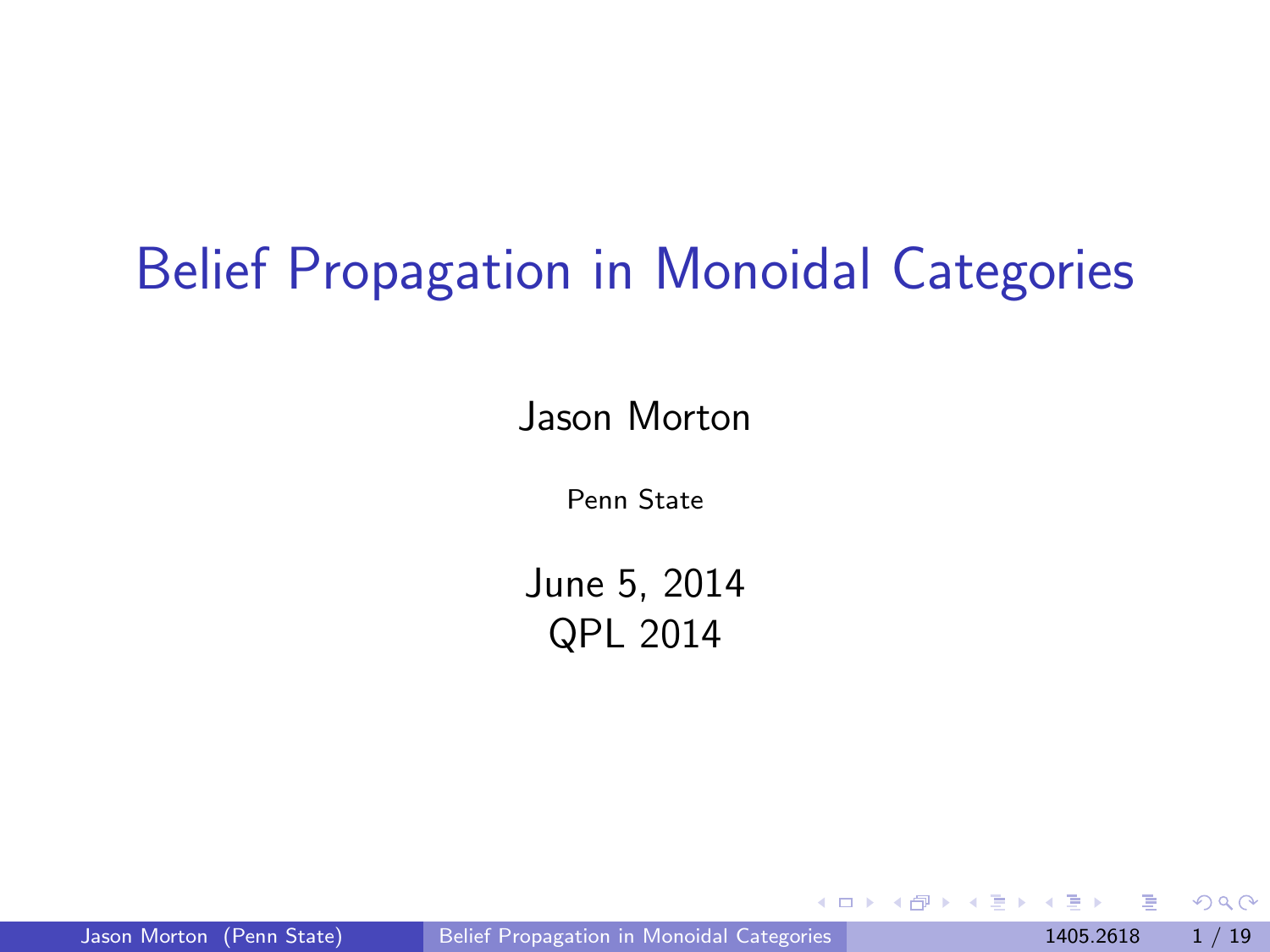### Computational category theory with diagrams

- *diagram*: equivalence class of monoidal words over a finite tensor scheme, usually with certain additional properties  $X$ .
- interpretation: an X-monoidal functor "assigning values"

Questions of a diagram interpreted in a particular category:

- **1** compute a (possibly partial) contraction,
- <sup>2</sup> solve the word problem (are two diagrams equivalent, i.e. do they have the same interpretation) or compute a normal form for a diagram,
- <sup>3</sup> solve the implementability problem (construct a word equivalent to a target using a library of allowed morphisms), and
- **4** choose morphisms in a diagram to best approximate a more general diagram (possibly allowing the approximating diagram itself to vary).

 $\Omega$ 

→ 何 ト → ヨ ト → ヨ ト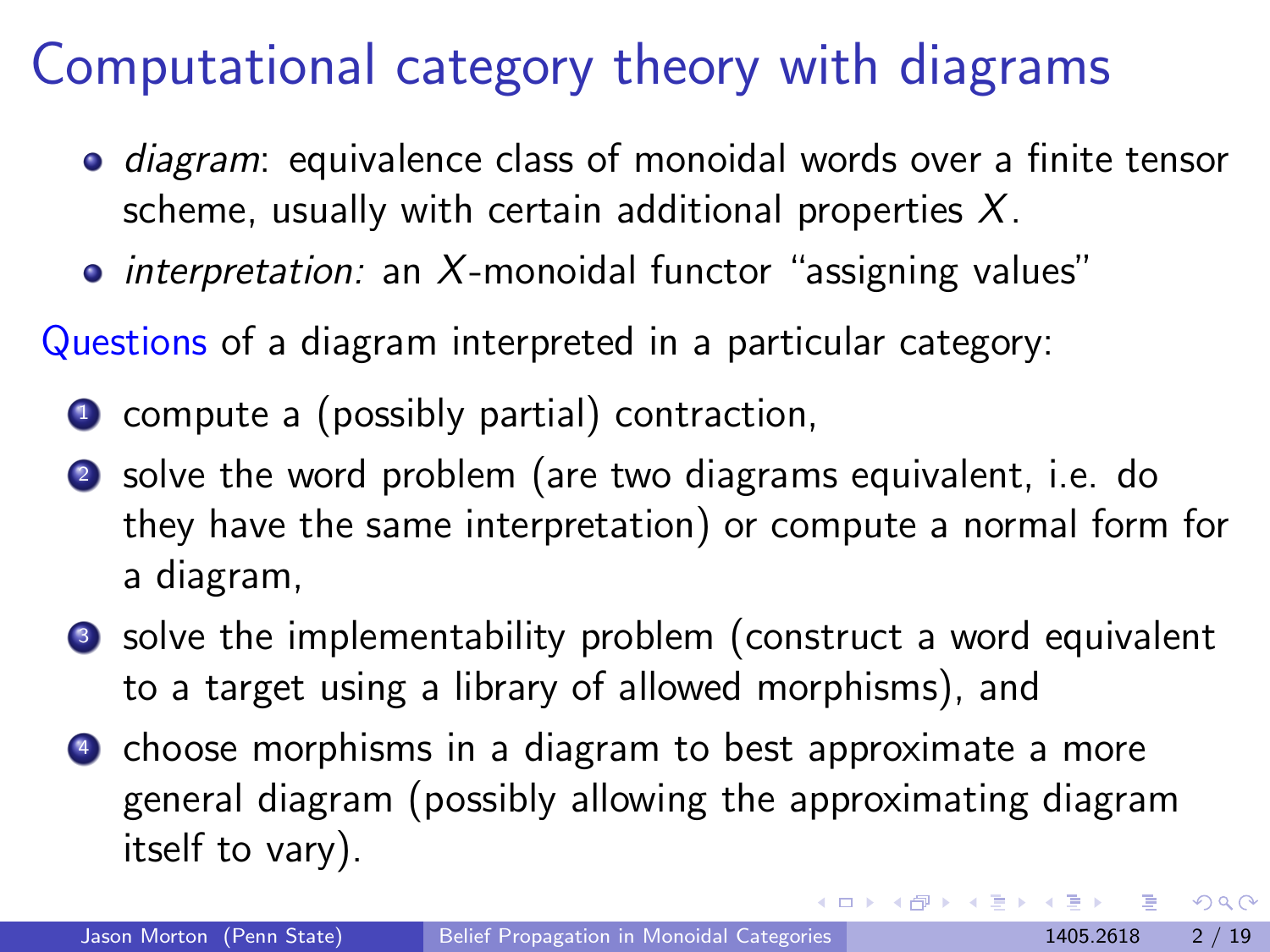### Computational category theory is hard

- *diagram*: equivalence class of monoidal words over a finite tensor scheme, usually with certain additional properties  $X$ .
- interpretation: an X-monoidal functor "assigning values"

Questions of a diagram interpreted in a particular category:

- $\bullet$  compute a (possibly partial) contraction, ( $#P$ -hard)
- <sup>2</sup> solve the word problem (are two diagrams equivalent, i.e. do they have the same interpretation) or compute a normal form for a diagram, (undecidable)
- <sup>3</sup> solve the implementability problem (construct a word equivalent to a target using a library of allowed morphisms) (undecidable)
- **4** choose morphisms in a diagram to best approximate a more general diagram (possibly allowing the approximating diagram itself to vary). (NP-hard)

 $\Omega$ 

イロト イ部 トメ ヨ トメ ヨト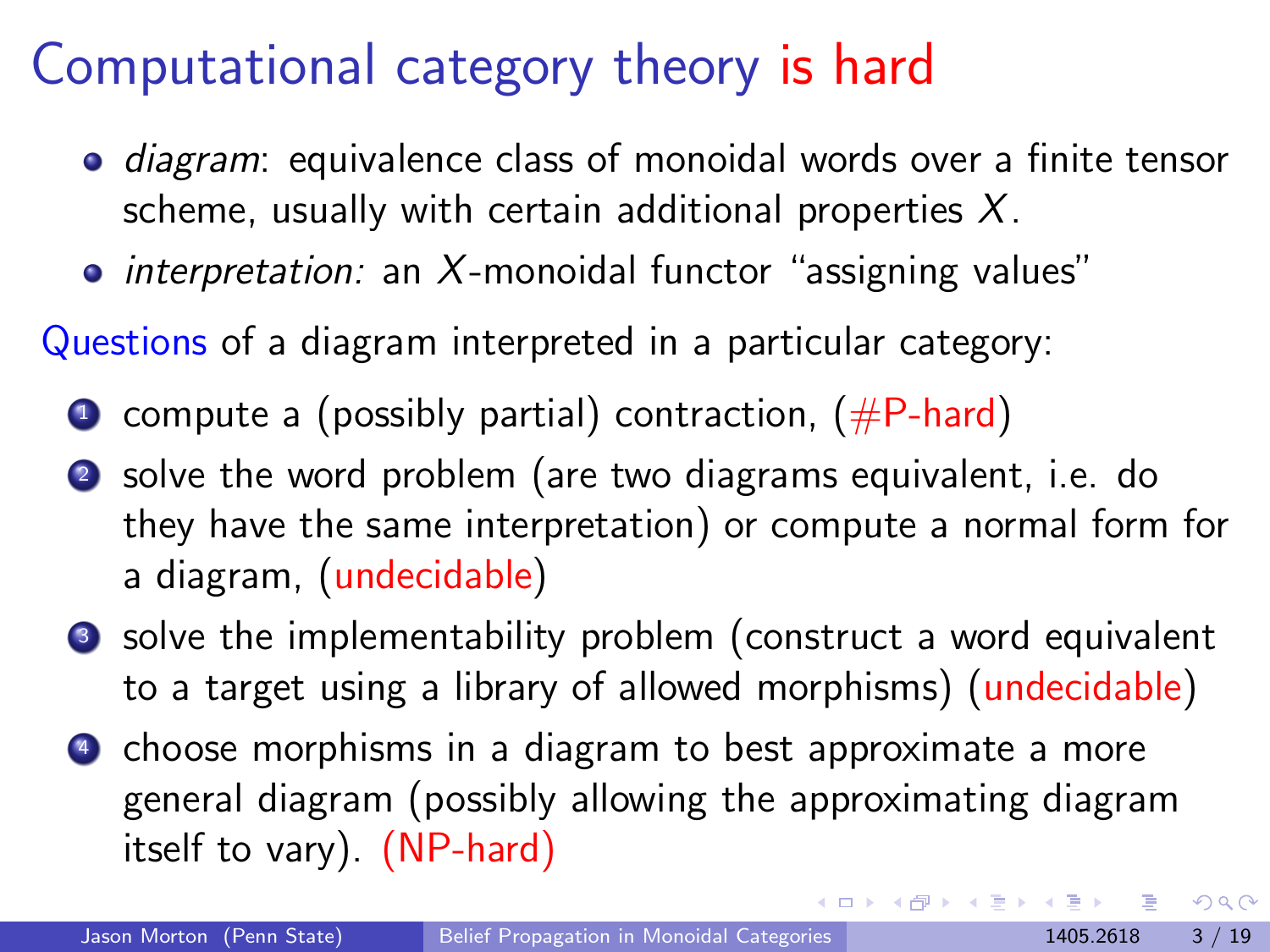# (Limited) practical algorithms anyway

Many practical questions are instances of one of these problems

- $\triangleright$  quantum programming and logic
- $\triangleright$  probabilistic graphical models,
- $\triangleright$  tensor network state approach to quantum condensed matter,
- $\triangleright$  computational complexity theory: circuits, CSP,  $\#CSP$
- $\blacktriangleright$  even databases
- So many tractable special cases, approximate algorithms, and heuristics exist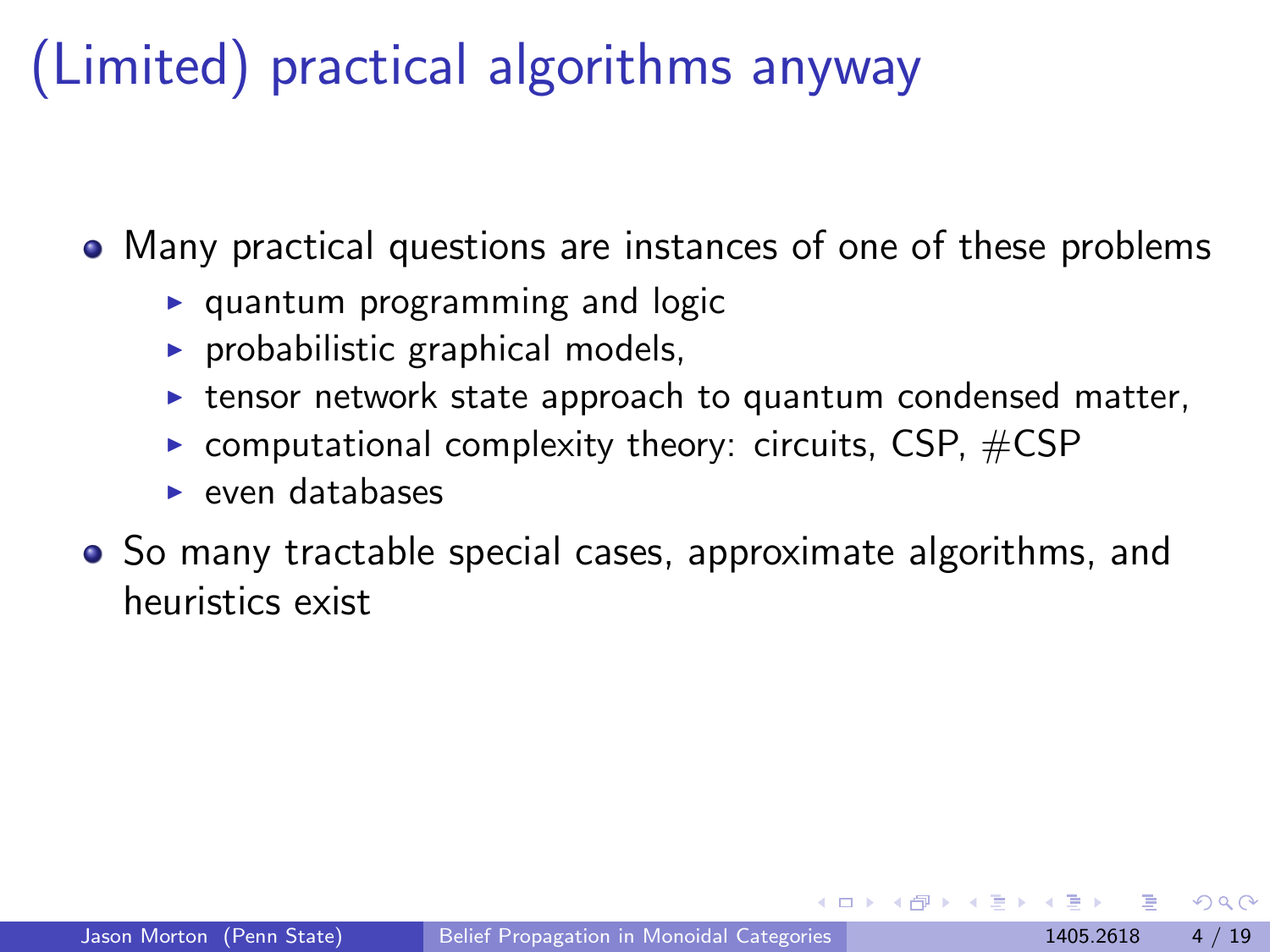# (Limited) practical algorithms anyway

Many practical questions are instances of one of these problems

- $\triangleright$  quantum programming and logic
- $\triangleright$  probabilistic graphical models,
- $\triangleright$  tensor network state approach to quantum condensed matter,
- $\triangleright$  computational complexity theory: circuits, CSP,  $\#CSP$
- $\blacktriangleright$  even databases
- So many tractable special cases, approximate algorithms, and heuristics exist
- Let's turn these into categorical algorithms (see also [\[MT13\]](#page-29-0)). Formalize analogies among procedures.

 $\Omega$ 

→ 伊 ▶ → 君 ▶ → 君 ▶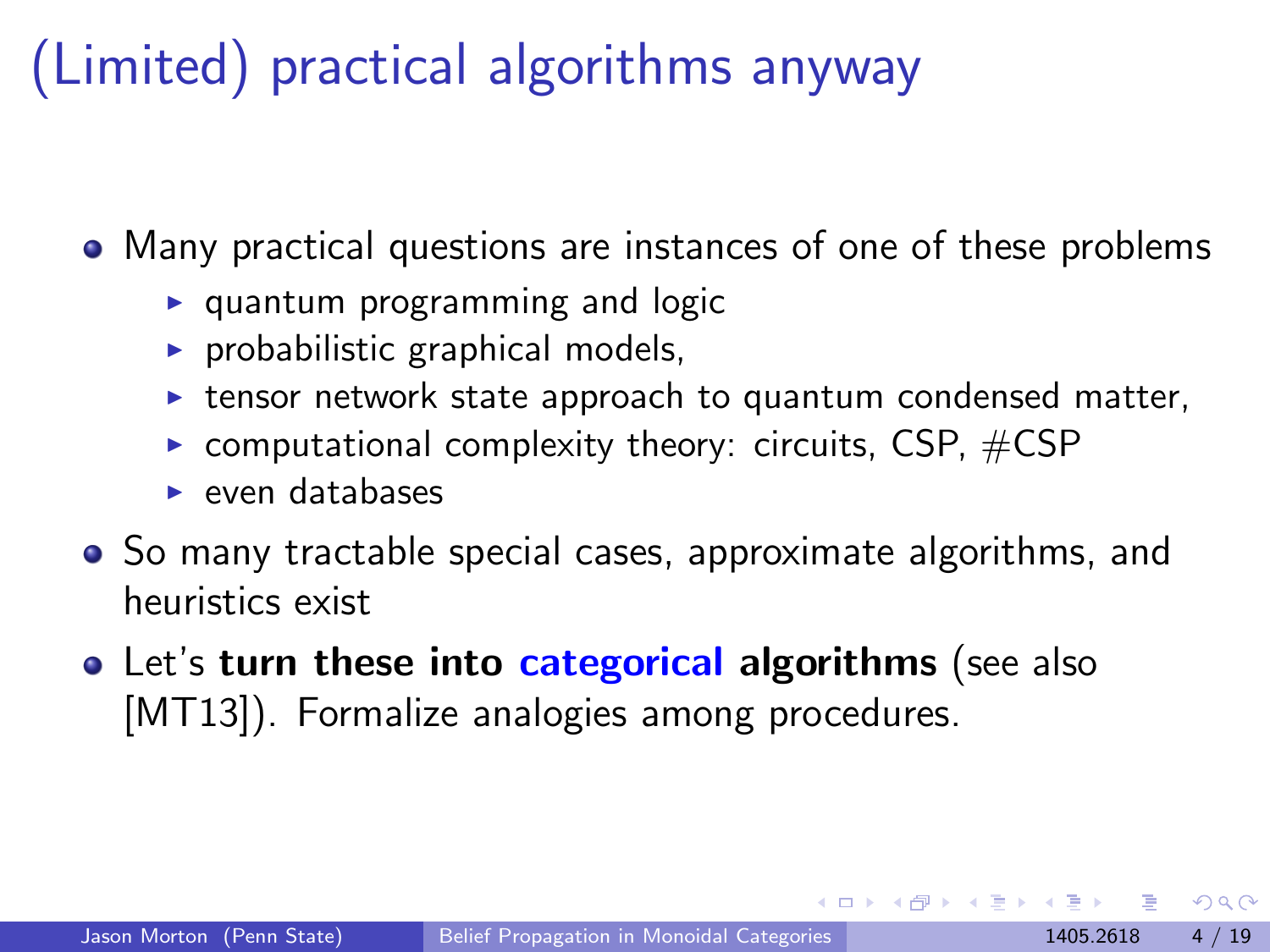## Example: belief propagation

- A message-passing algorithm (Pearl 1982), for contraction, marginalization, and optimization problems
- Many extensions, analogs (survey propagation, turbo coding)
- These should be the same abstract categorical algorithm, varying the category (e.g. prob. graphical models vs. sets and relations).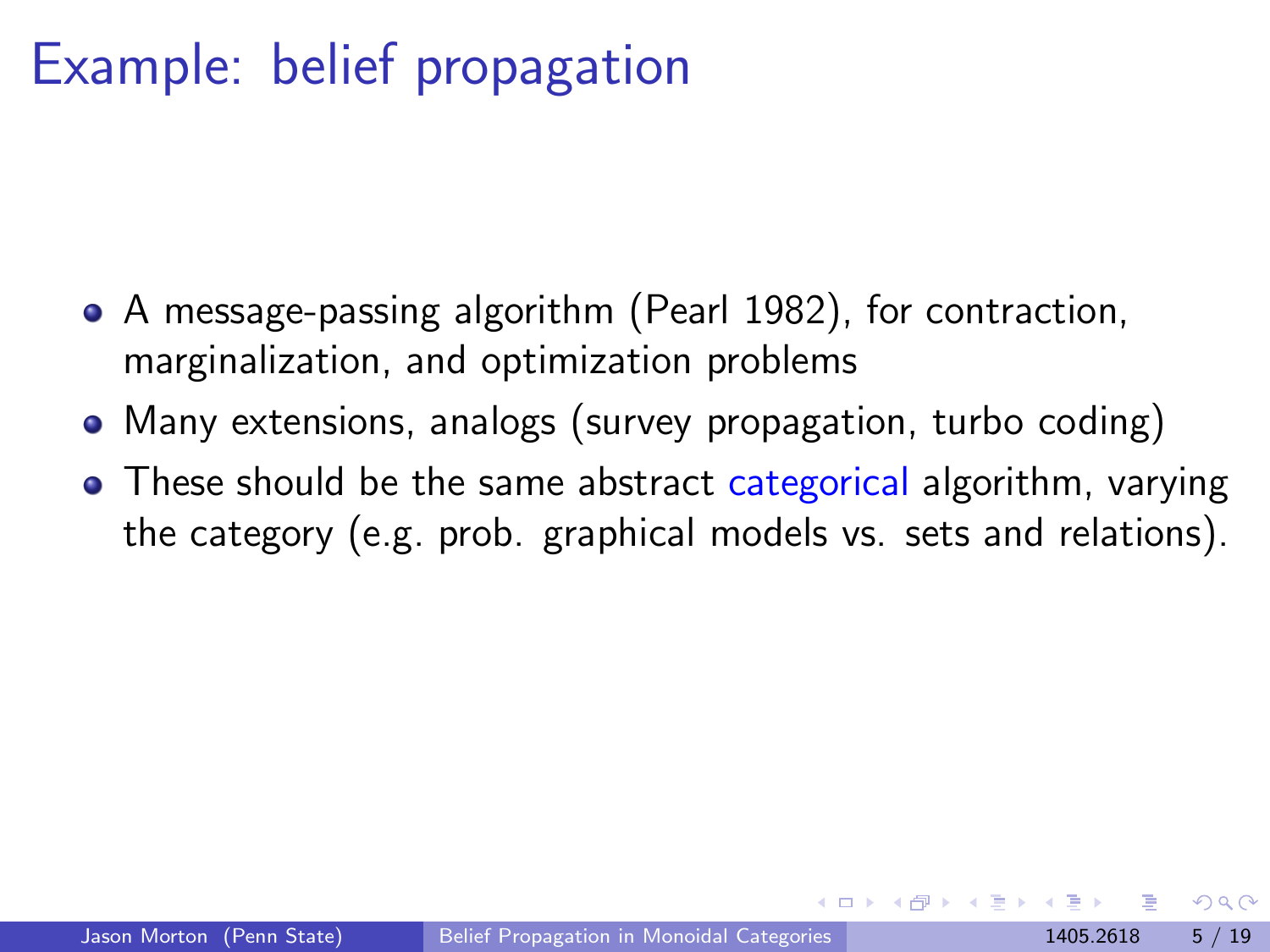## Example: belief propagation

- A message-passing algorithm (Pearl 1982), for contraction, marginalization, and optimization problems
- Many extensions, analogs (survey propagation, turbo coding)
- These should be the same abstract categorical algorithm, varying the category (e.g. prob. graphical models vs. sets and relations).

To make this precise, first describe set-up

<span id="page-6-0"></span>つひひ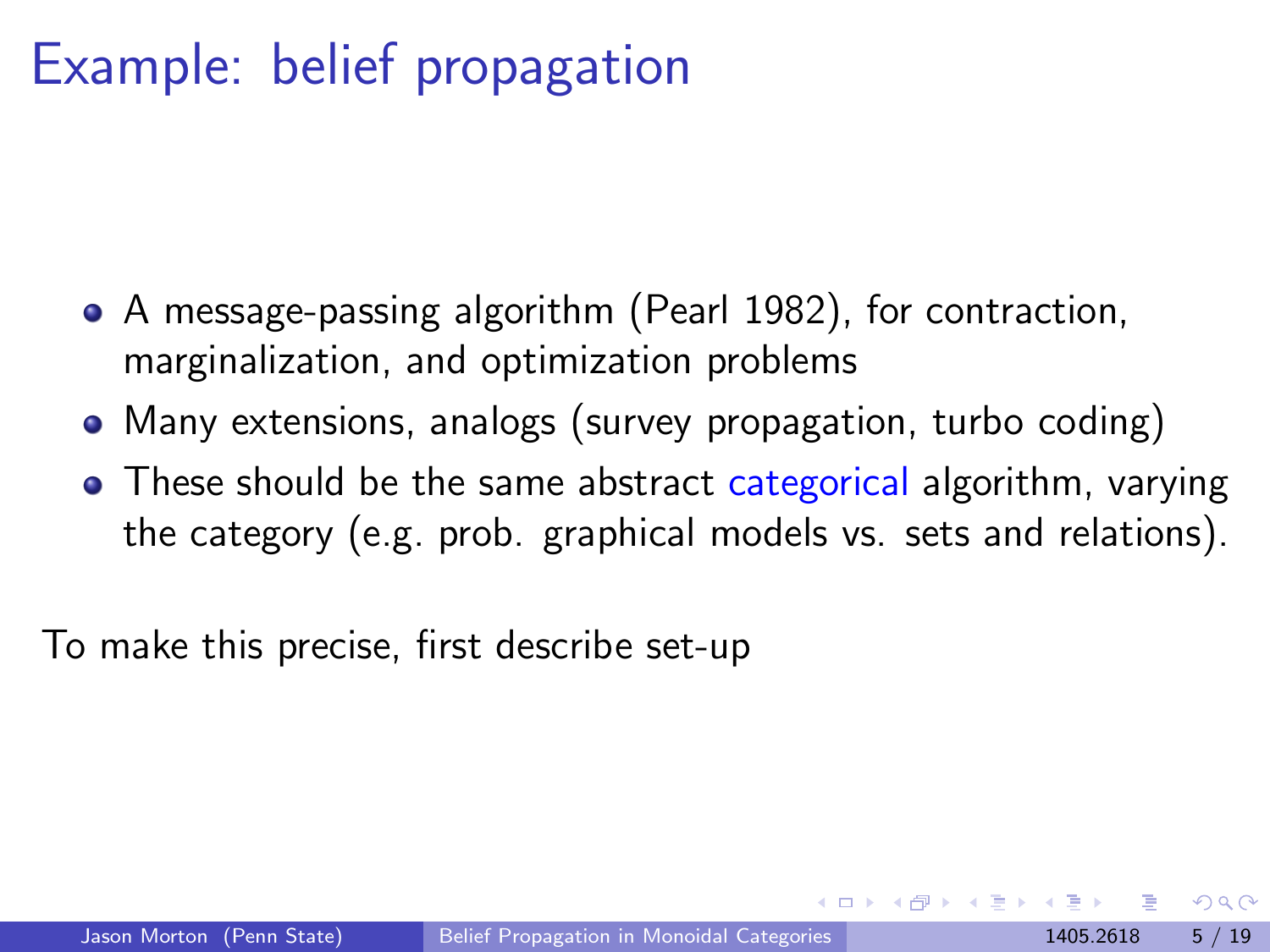# Tensor schemes and monoidal languages

#### Definition ([\[JS91,](#page-27-0) [Sel09\]](#page-29-1))

A (finite) tensor scheme  $\mathscr T$  (or monoidal signature) is

- a finite set  $Ob_V(\mathscr{T})$  of object variables (including a monoidal identity object I),
- a finite set Mor( $\mathscr{T}$ ) of morphism variables, and
- <span id="page-7-0"></span>• functions dom, cod :  $\mathsf{Mor}(\mathscr{T}) \to \mathsf{Ob}(\mathscr{T}) = \otimes$ -words in obj vars.

May also add relations.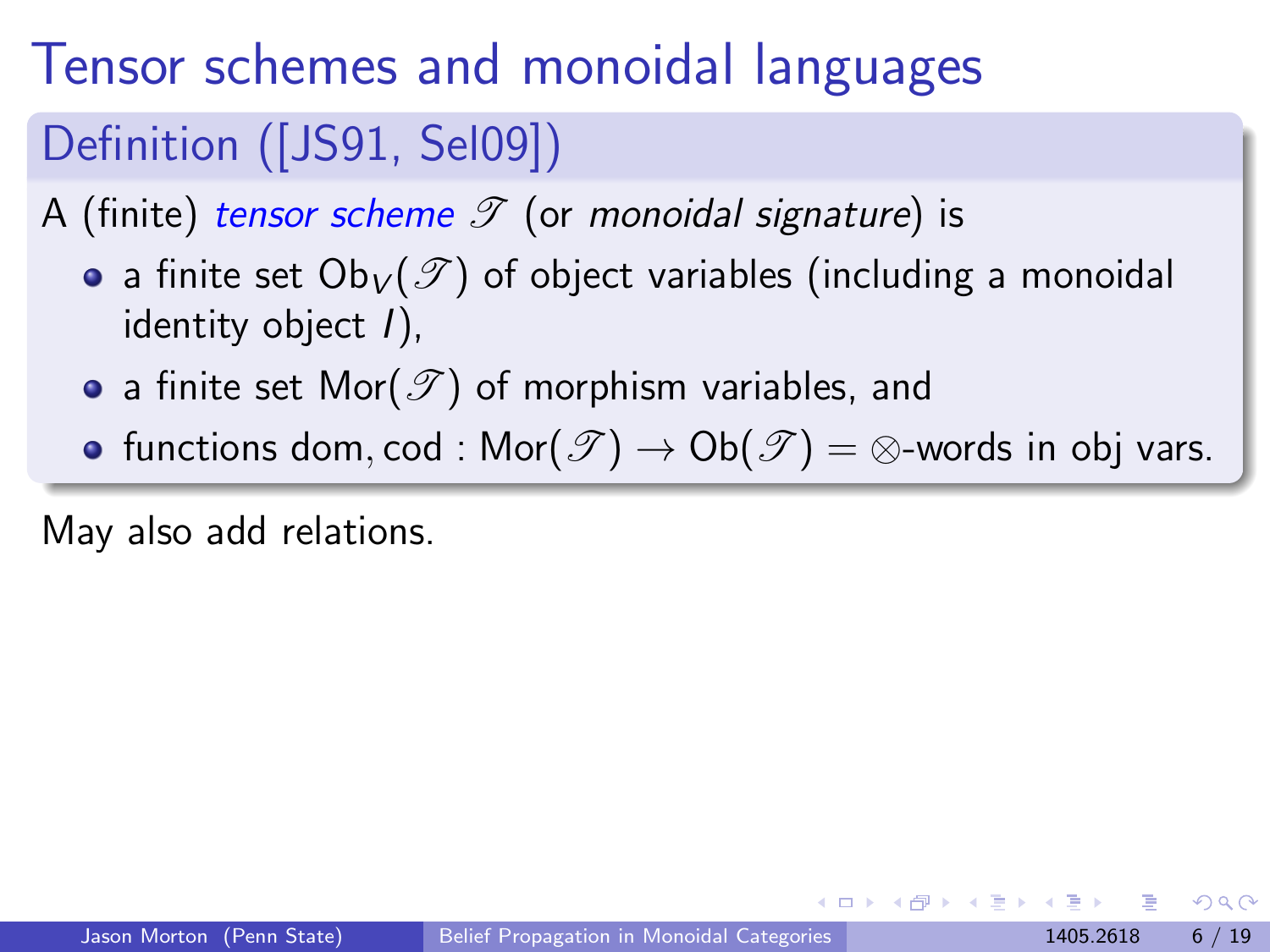# Tensor schemes and monoidal languages

#### Definition ([\[JS91,](#page-27-0) [Sel09\]](#page-29-1))

A (finite) tensor scheme  $\mathscr T$  (or monoidal signature) is

- a finite set  $Ob_V(\mathscr{T})$  of object variables (including a monoidal identity object I),
- a finite set Mor( $\mathscr{T}$ ) of morphism variables, and
- functions dom, cod :  $\mathsf{Mor}(\mathscr{T}) \to \mathsf{Ob}(\mathscr{T}) = \otimes$ -words in obj vars.

May also add relations. The monoidal language  $\mathscr{T}^{\otimes,\circ}$  comprises all valid morphism words built from Mor( $\mathscr T$ ), and identity morphisms. It generates the free monoidal category over  $\mathscr{T}$ . Constructively:

- **1** For all  $A \in Ob(\mathscr{T})$ , id<sub>A</sub> is a word.
- 2 Each  $f \in \text{Mor}(\mathscr{T})$  is a word.

<span id="page-8-0"></span>**3** Given words  $u, u', \ u \otimes u'$  is a word with domain  $\mathsf{dom}(u) \otimes \mathsf{dom}(u')$  and codomain  $\mathsf{cod}(u) \otimes \mathsf{cod}(u').$  $\bullet$  Given [w](#page-20-0)ords $w,w'$  with dom $(w')=\mathsf{cod}(w)$  $(w')=\mathsf{cod}(w)$  $(w')=\mathsf{cod}(w)$ ,  $w_\bullet \circ w'_\bullet$  [is](#page-17-0) a w[or](#page-0-0)[d.](#page-30-0)  $000$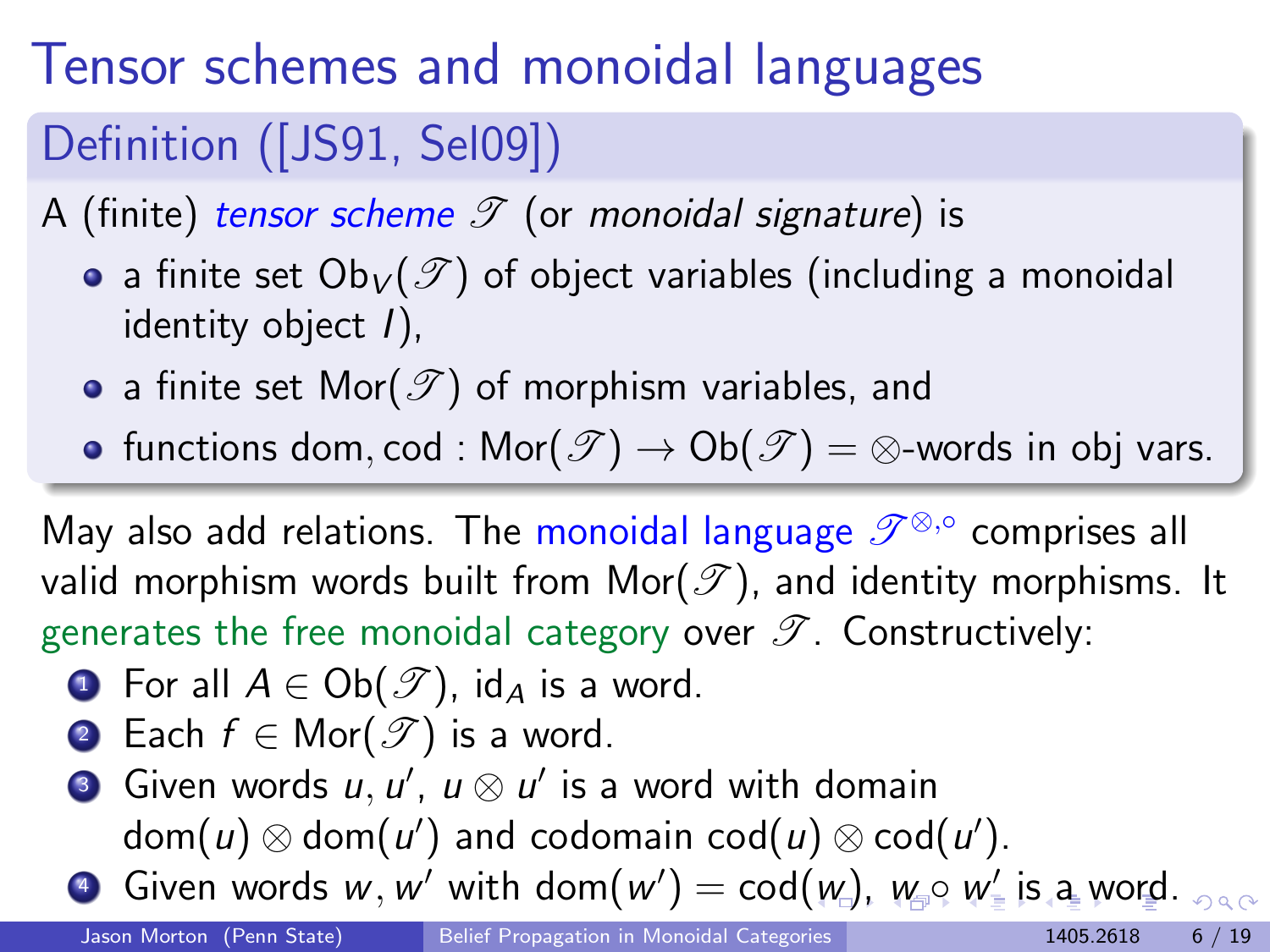## Words in a monoidal language

- Interpret a word to define a morphism is a particular category.
	- $\blacktriangleright$  Factors through free monoidal category, which imposes equivalences such as  $id_A \circ f = f$  and  $(f \otimes g) \circ (f' \otimes g') = (f \circ f') \otimes (g \circ g'),$
	- $\triangleright$  Words equivalent if represent same morphism in the free  $(X-)$ monoidal category.

#### Definition

An equivalence class of words in the free (X-) monoidal category over a tensor scheme is called a *diagram*.

- Further notions of equivalence arise with additional relations.
- So far, no normal form for words

<span id="page-9-0"></span> $\Omega$ 

医毛囊 医牙骨下的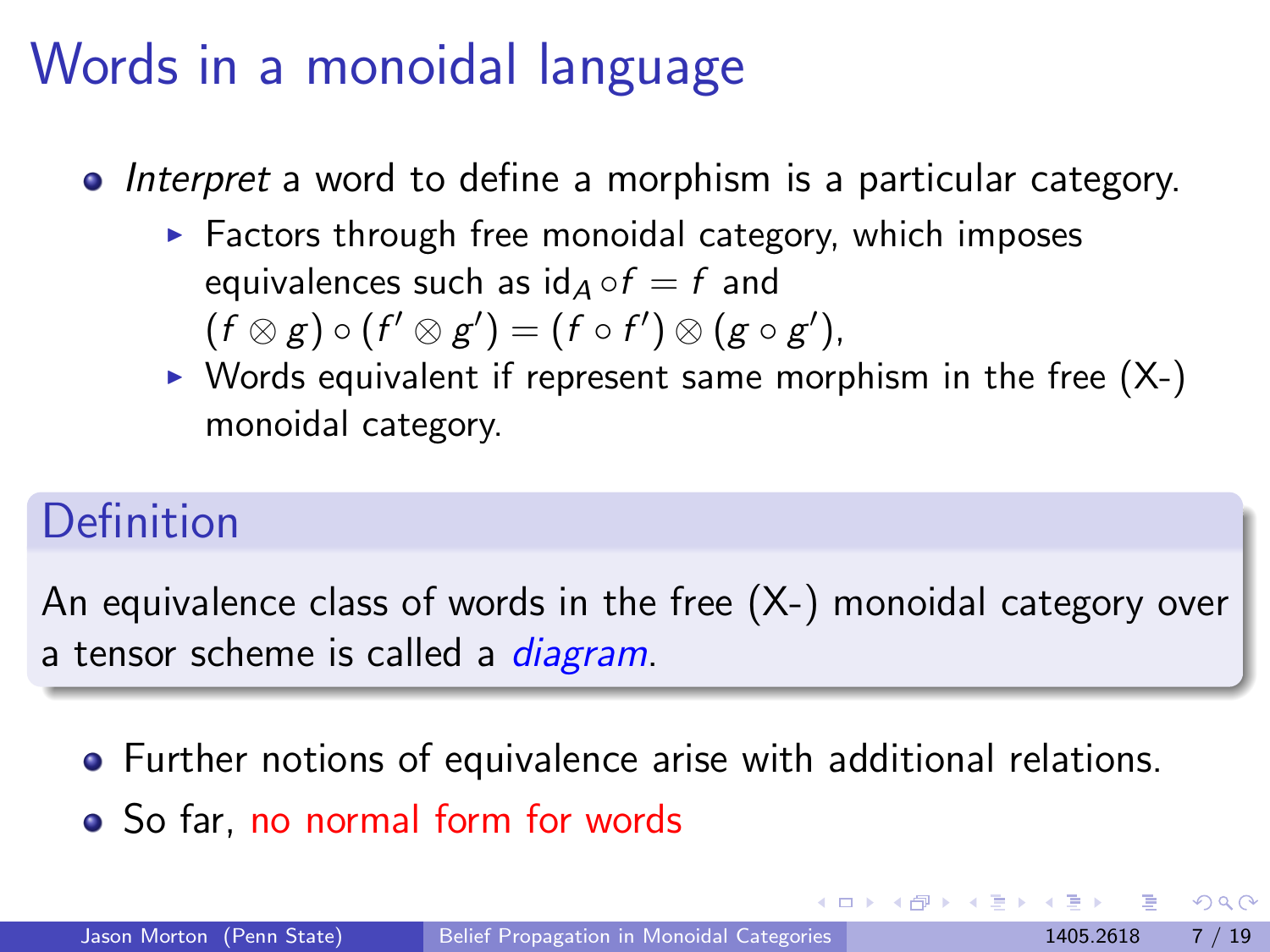## I-valued points: the messages

- Important word problem for Belief Propagation: equality of morphisms of type  $Mor(I, A)$  for objects A (*I*-valued points).
- Why?
	- $\triangleright$  Want to generalize algorithms (e.g. belief propagation in the category of vector spaces and linear transformations)
	- $\triangleright$  Can't assume objects A are sets with points (such as probability distributions in the classical belief propagation algorithm).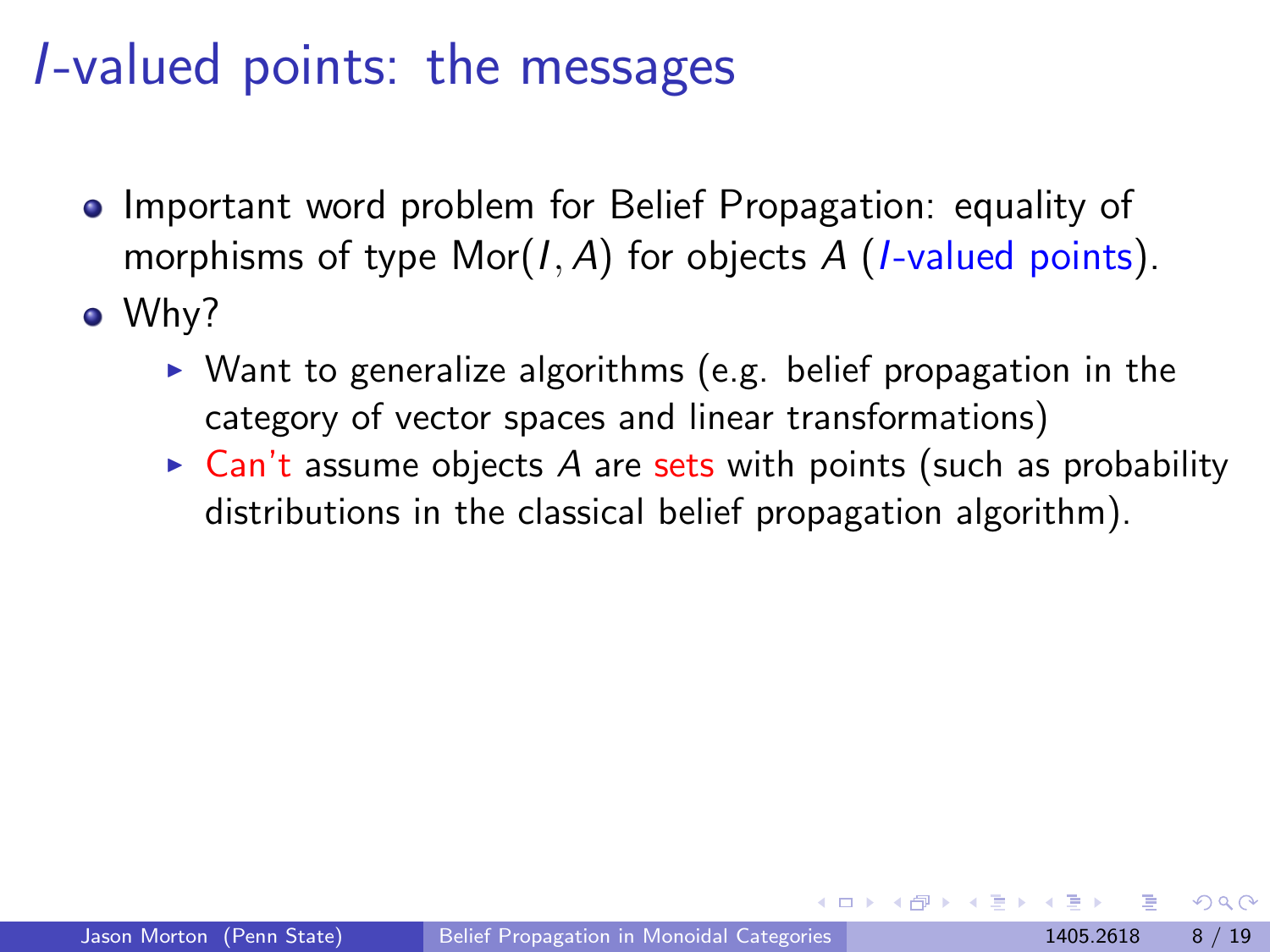## I-valued points: the messages

- Important word problem for Belief Propagation: equality of morphisms of type  $Mor(I, A)$  for objects A (*I*-valued points).
- Why?
	- $\triangleright$  Want to generalize algorithms (e.g. belief propagation in the category of vector spaces and linear transformations)
	- $\triangleright$  Can't assume objects A are sets with points (such as probability distributions in the classical belief propagation algorithm).
- $\bullet$  But, messages are still morphisms of type Mor(I, A) for each object A; equate these for belief propagation equations
	- $\triangleright$  Deciding if two vectors are equal up to numerical tolerance becomes deciding a **word problem** in Mor $(I, A)$ .
	- $\blacktriangleright$  These messages must also be stored somehow.

 $\Omega$ 

 $\mathbf{A} \oplus \mathbf{B}$   $\mathbf{A} \oplus \mathbf{B}$   $\mathbf{A} \oplus \mathbf{B}$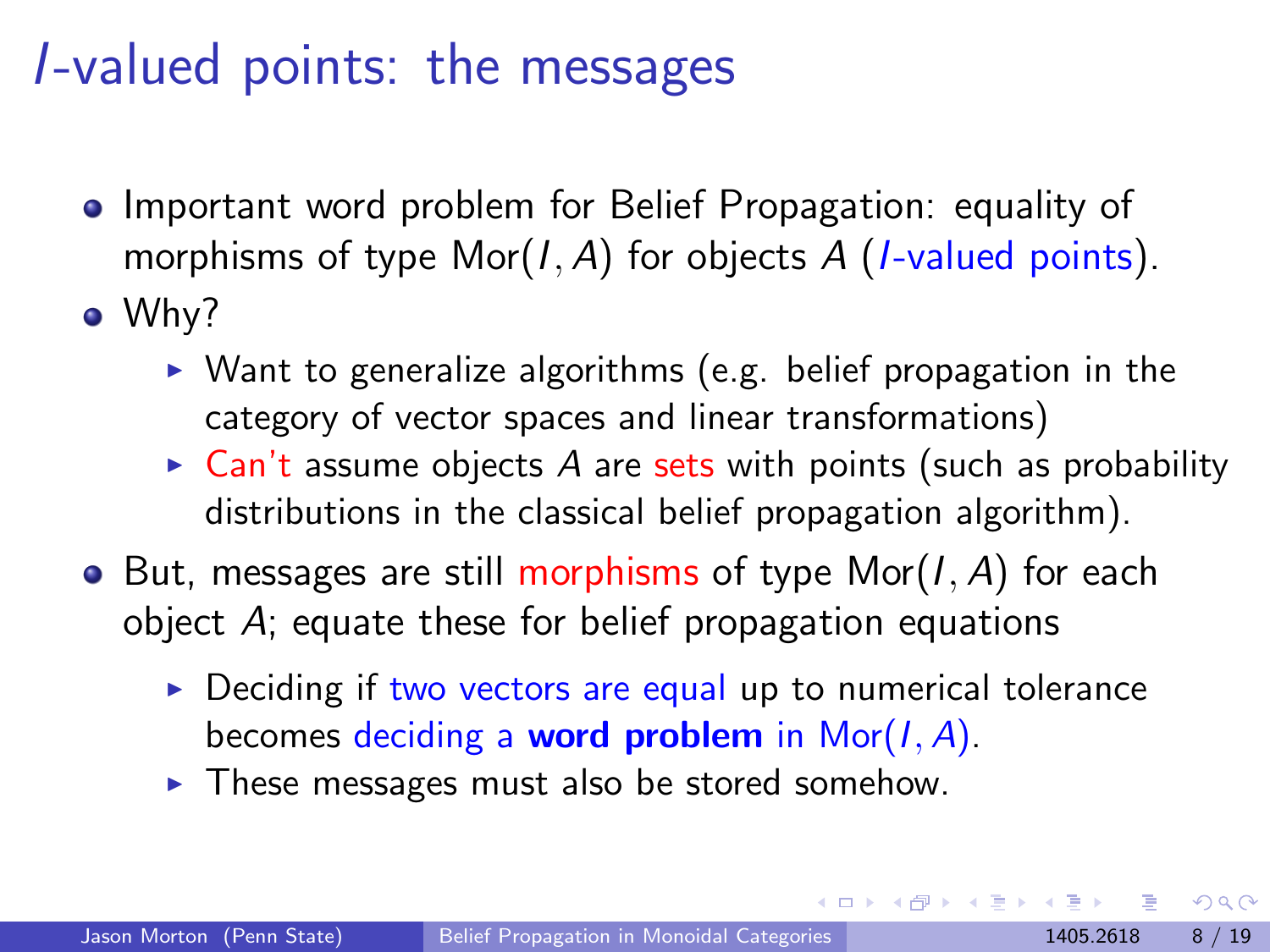## Word problems in monoidal languages

- Coherent graphical languages for some types of monoidal categories means those word problems can be reduced to e.g. graph isomorphism [\[DK13\]](#page-27-1), and produces normal forms by word $\mapsto$ graph $\mapsto$ word.
- Hence the word problem for the free closed category and free compact closed category over a finite tensor scheme are in LOGSPACE and P [\[Luk82\]](#page-28-0) respectively.
- Adding adjectives (X-monoidal categories) and relations, or fixing values by applying a functor  $F$ , so that the category is no longer free may make it easier or harder.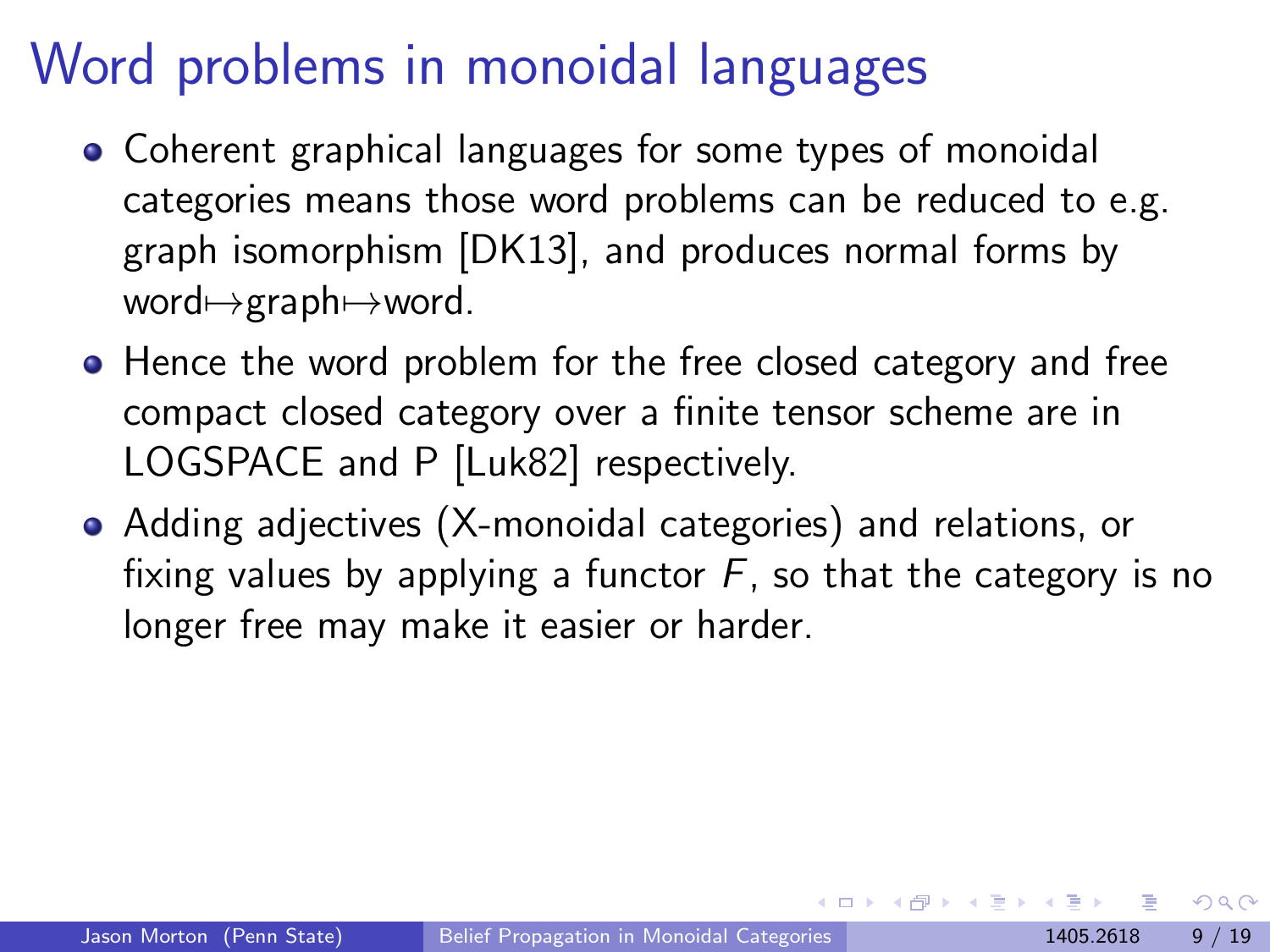# Word problems in monoidal languages

- Coherent graphical languages for some types of monoidal categories means those word problems can be reduced to e.g. graph isomorphism [\[DK13\]](#page-27-1), and produces normal forms by word $\mapsto$ graph $\mapsto$ word.
- Hence the word problem for the free closed category and free compact closed category over a finite tensor scheme are in LOGSPACE and P [\[Luk82\]](#page-28-0) respectively.
- Adding adjectives (X-monoidal categories) and relations, or fixing values by applying a functor  $F$ , so that the category is no longer free may make it easier or harder.

#### **Proposition**

The word problem and implementability problem in a monoidal category over a finite tensor scheme are undecidable.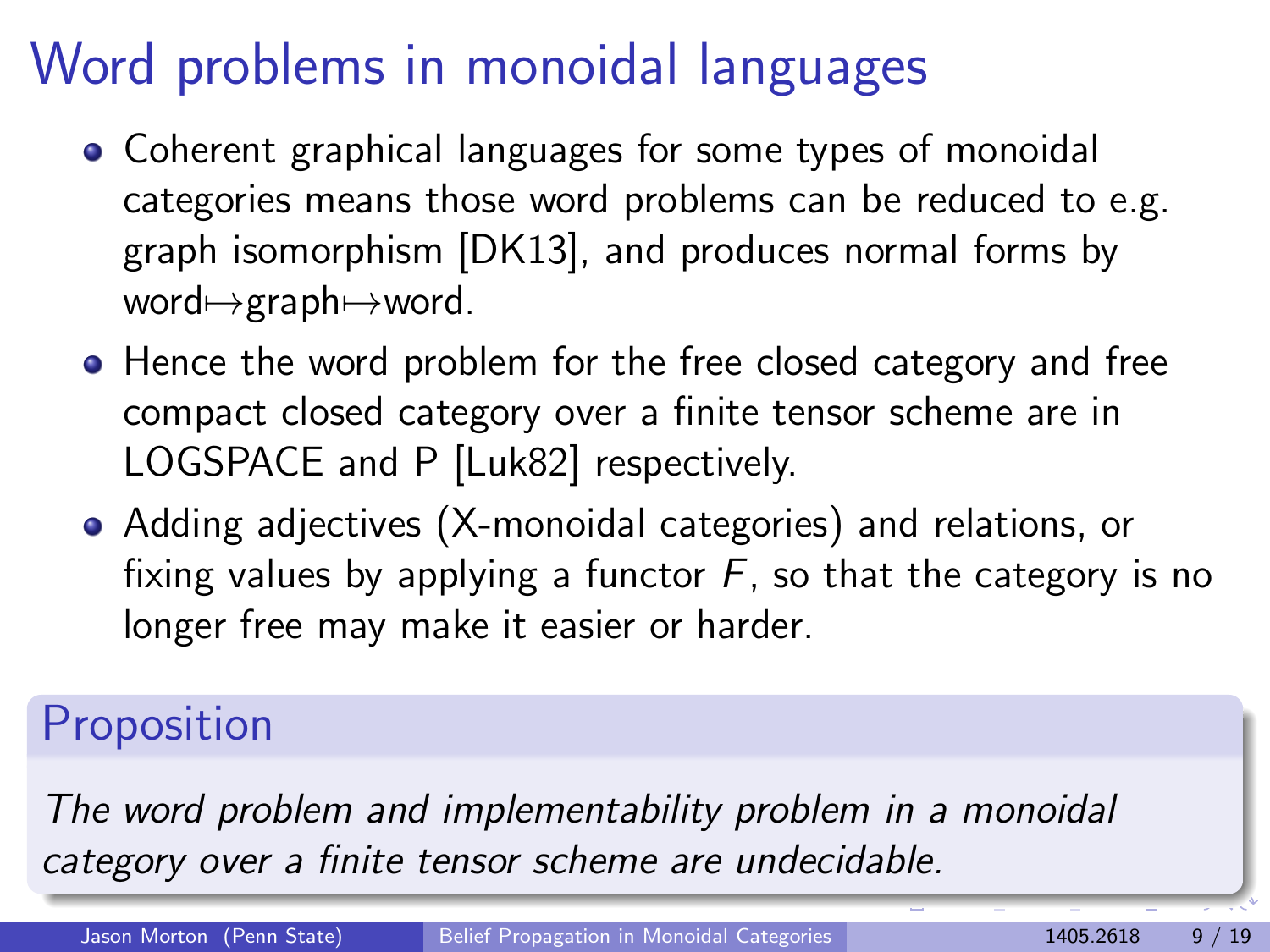## Word problems, term rewriting, normal forms

- Preferable to have a confluent terminating rewriting system that attached a direction to the equalities of the X-category.
- **•** Term rewriting and computing normal forms in monoidal categories is a field in its infancy [\[Kis12,](#page-28-1) [Mim14\]](#page-28-2)
- Or, exploit completeness
	- $\triangleright$  Finite dimensional vector spaces over a field of characteristic zero are complete for traced symmetric monoidal categories [\[HHP08\]](#page-27-2) and finite dimensional Hilbert spaces are complete for dagger compact closed categories [\[Sel11\]](#page-29-2).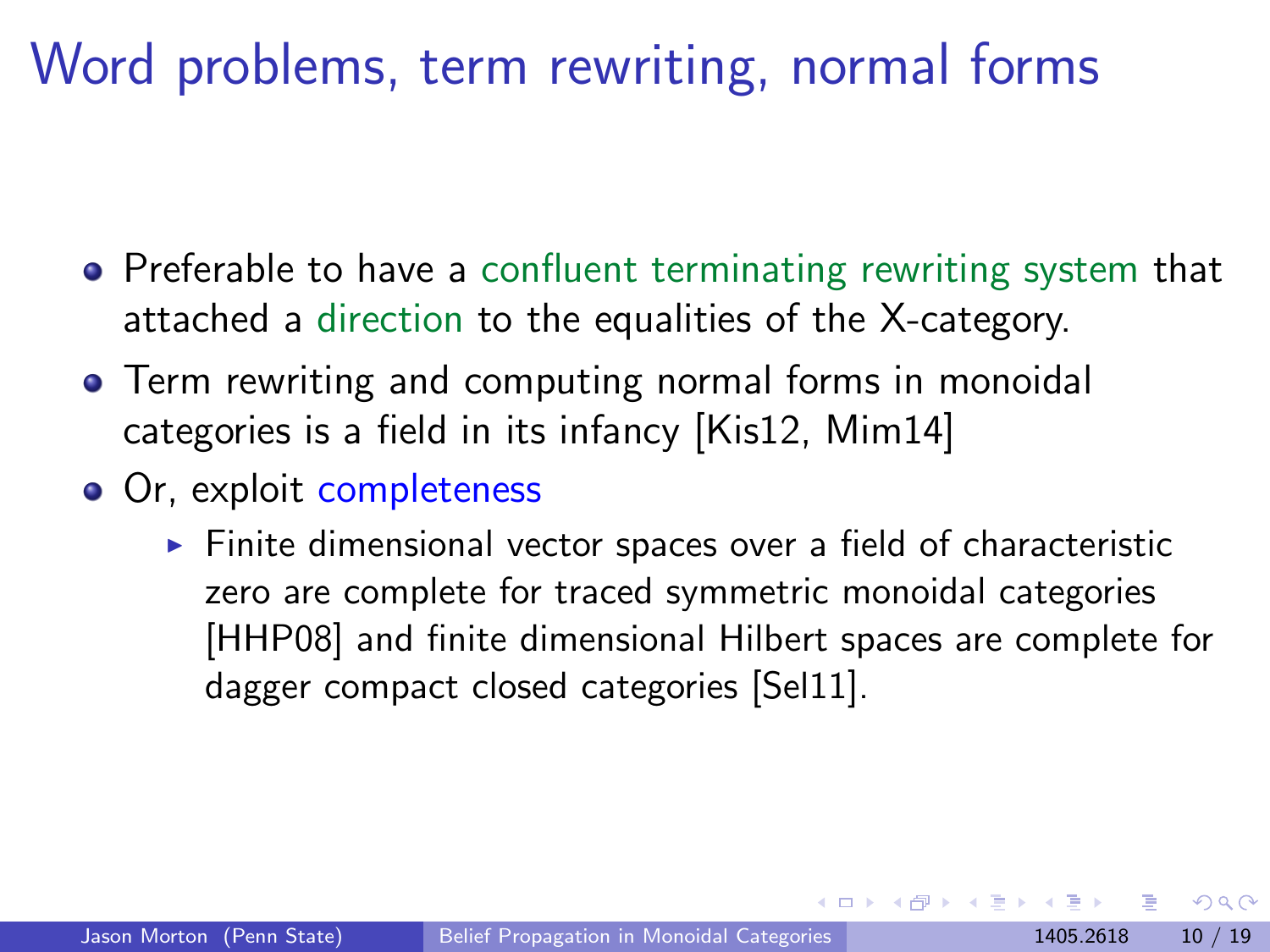## I-valued points: the messages

- Anyway for an efficient algorithm, need representation and word problem for I-valued points to be efficient.
- Classical belief propagation: have a monoid homomorphism, size: $\mathsf{Ob}(\mathscr{T})^\otimes \,{\to}\, \mathbb{N}$ , from the free monoid generated by the objects of our tensor scheme to the natural numbers.
- Monoidal product  $\mapsto$  multiplication of vector space dimensions
- Then words in Mor $(I, A)$  can be stored and compared in  $O(\text{size}(A)).$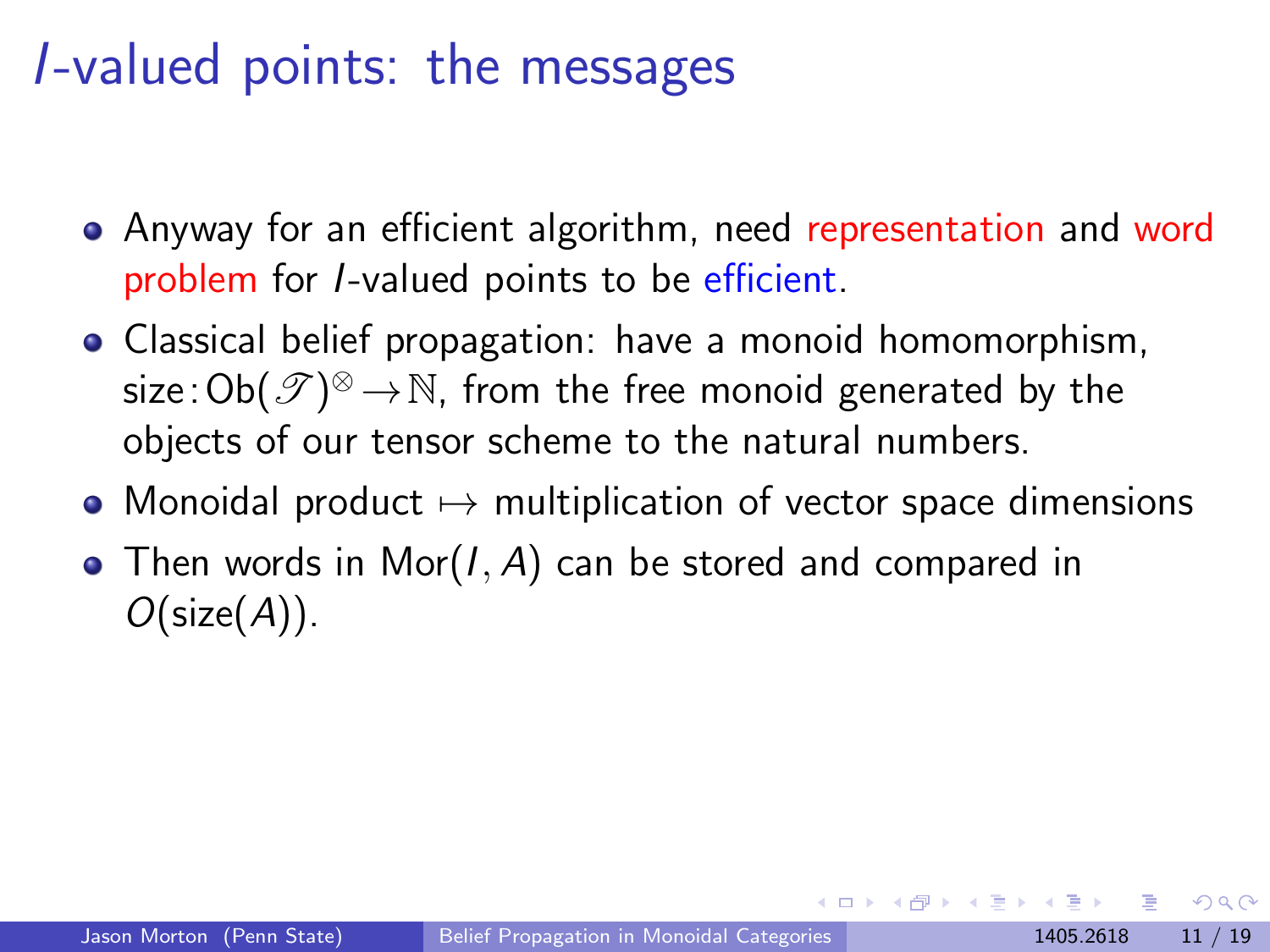## I-valued points: the messages

- Anyway for an efficient algorithm, need representation and word problem for I-valued points to be efficient.
- Classical belief propagation: have a monoid homomorphism, size: $\mathsf{Ob}(\mathscr{T})^\otimes \,{\to}\, \mathbb{N}$ , from the free monoid generated by the objects of our tensor scheme to the natural numbers.
- Monoidal product  $\mapsto$  multiplication of vector space dimensions
- Then words in Mor $(I, A)$  can be stored and compared in  $O(\text{size}(A)).$

<span id="page-16-0"></span>Now look at type of category BP will work in. Need something like variables.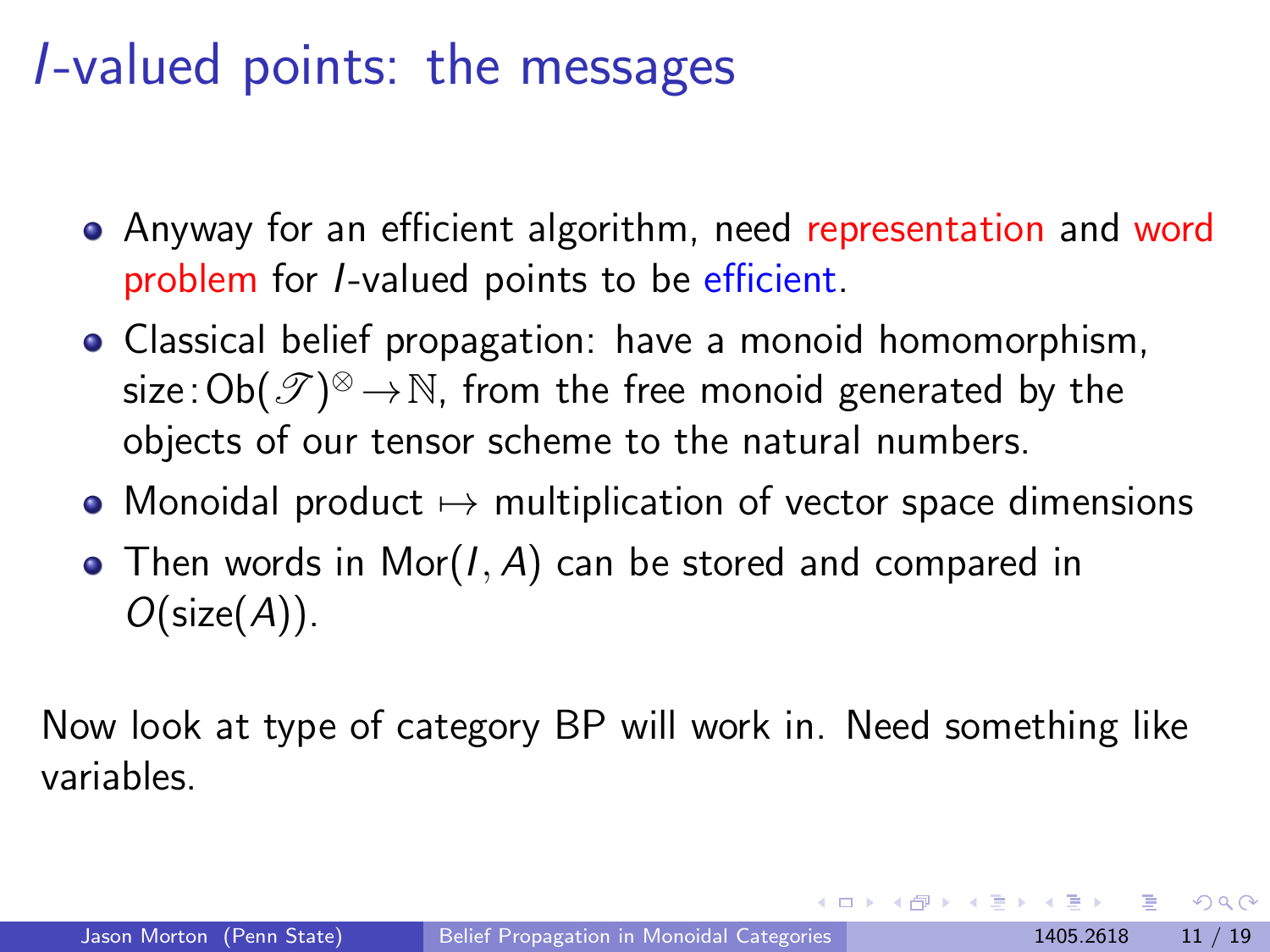## Spiders: generalized variables

#### **Definition**

A spidered category is a strict symmetric monoidal category equipped with a special commutative (†) Frobenius structure [\[CPV08\]](#page-27-3)  $(A, m, u, \delta, \epsilon, \sigma^F)$  on each object A.

- Note: morphisms of a spidered category not generally monoid or comonoid homomorphisms.
- Now add duals for objects to obtain a compact closed category with additional structure.

<span id="page-17-0"></span>つひひ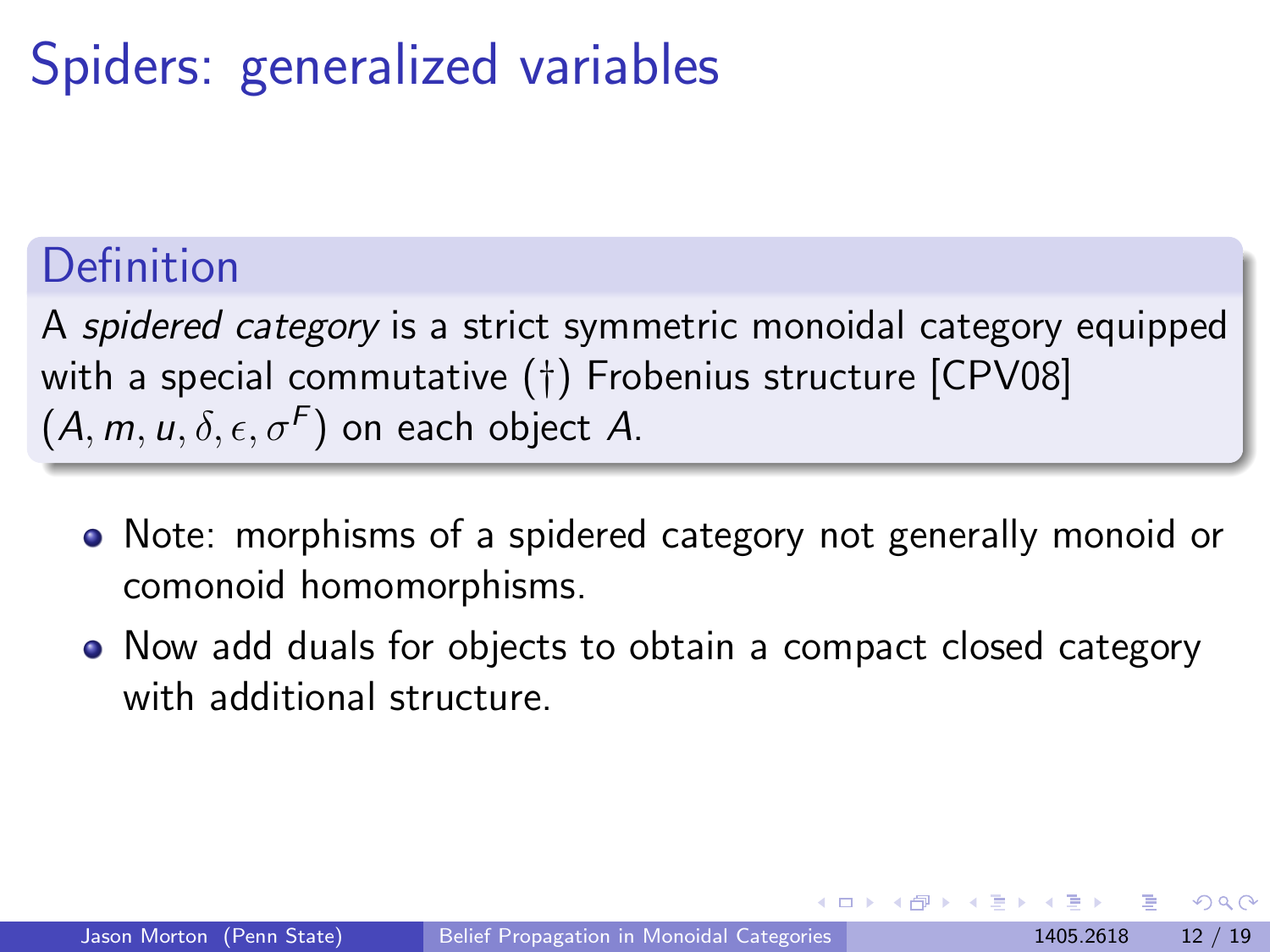## Dungeon category

Call a compact closed category spidered in a compatible way a

#### Definition

A  $d$ ungeon category is a compact closed category  $(\mathcal{C}, \sigma^\mathcal{C}, i, e)$  s.t.

- (i) Each object has a special commutative Frobenius structure  $(A,m,u,\delta,\epsilon,\sigma^F)$  with  $\sigma_{\mathcal{A}^{(*)},\mathcal{A}^{(*)}}^F=\sigma_{\mathcal{A}^{(*)},\mathcal{A}^{(*)}}^{\mathcal{C}}$  , and
- (ii) Any two morphisms which are
	- Constructed from the identity id<sub>A</sub>, the symmetric braiding  $\sigma_{A,A}$ , the Frobenius morphisms, and the dualizing cup and cap morphisms  $i_A$ ,  $e_A$  for A, and
	- Have the same domain (tensor product of zero or more or copies of  $A$  and  $A^*$ ) and the same codomain (another such tensor product)
	- Are equal.

 $\Omega$ 

イロメ イ母メ イヨメ イヨ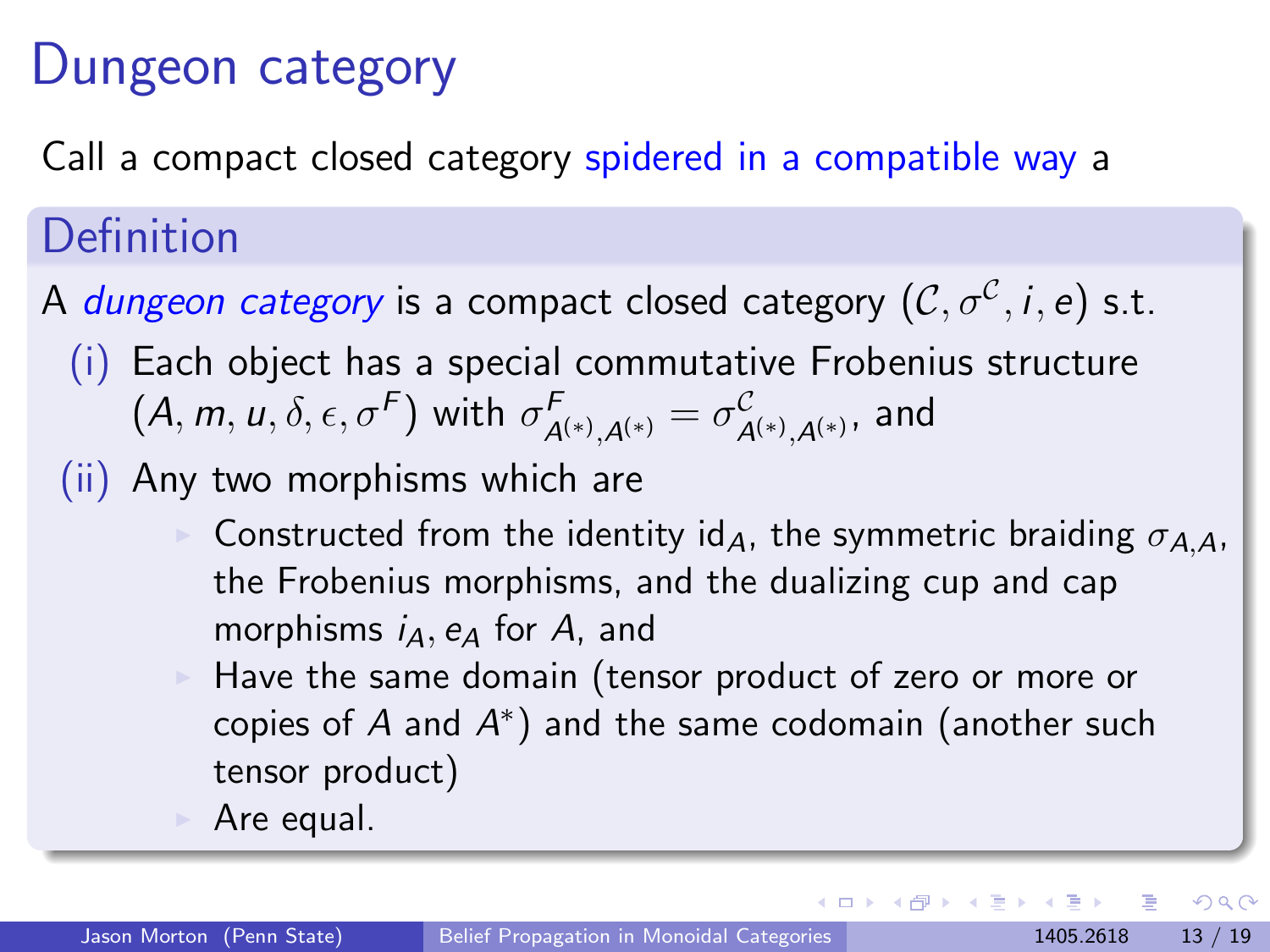## Dungeon category

So a directed spider morphism depends only on

- **•** the number of inward and outward directed arrows,
- which way they point,
- **a** and their order

Good setting for generalized belief propagation because we can

- bend wires to choose inputs and outputs of any morphism and
- have spiders that play the role of variables in the probabilistic setting for belief propagation.

<span id="page-19-0"></span>つひひ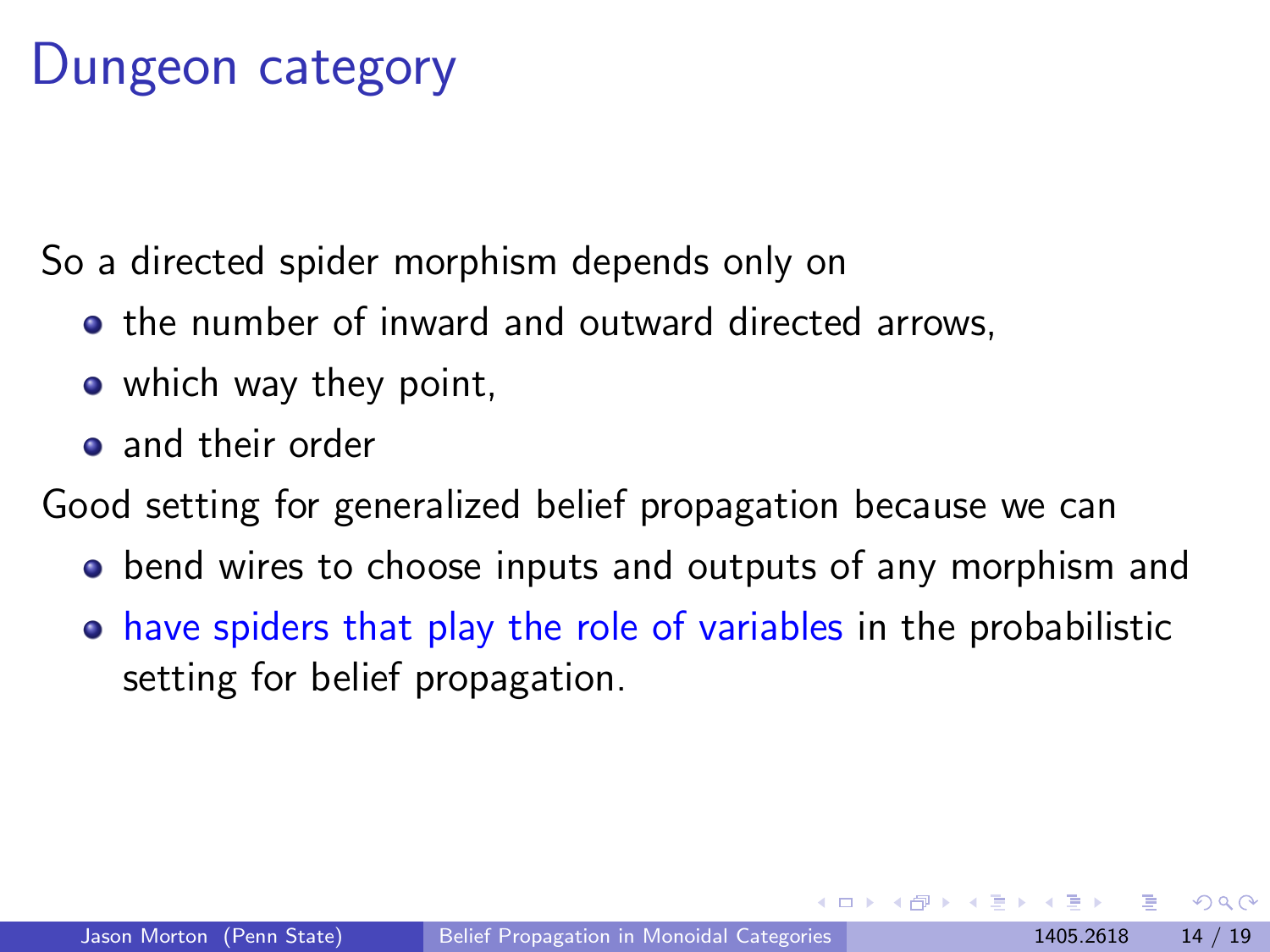# Sum-product and belief propagation for contraction

- The sum product algorithm [\[KFL01\]](#page-28-3): if a diagram is a tree, can perform contraction according to the tree.
- If not, use a tree decomposition [\[Hal76\]](#page-27-4) to force it to be a tree, then run sum-product.
	- $\triangleright$  This is the junction tree algorithm [\[LS88\]](#page-28-4), also extended to the quantum case [\[MS08\]](#page-29-3).

<span id="page-20-0"></span>つひひ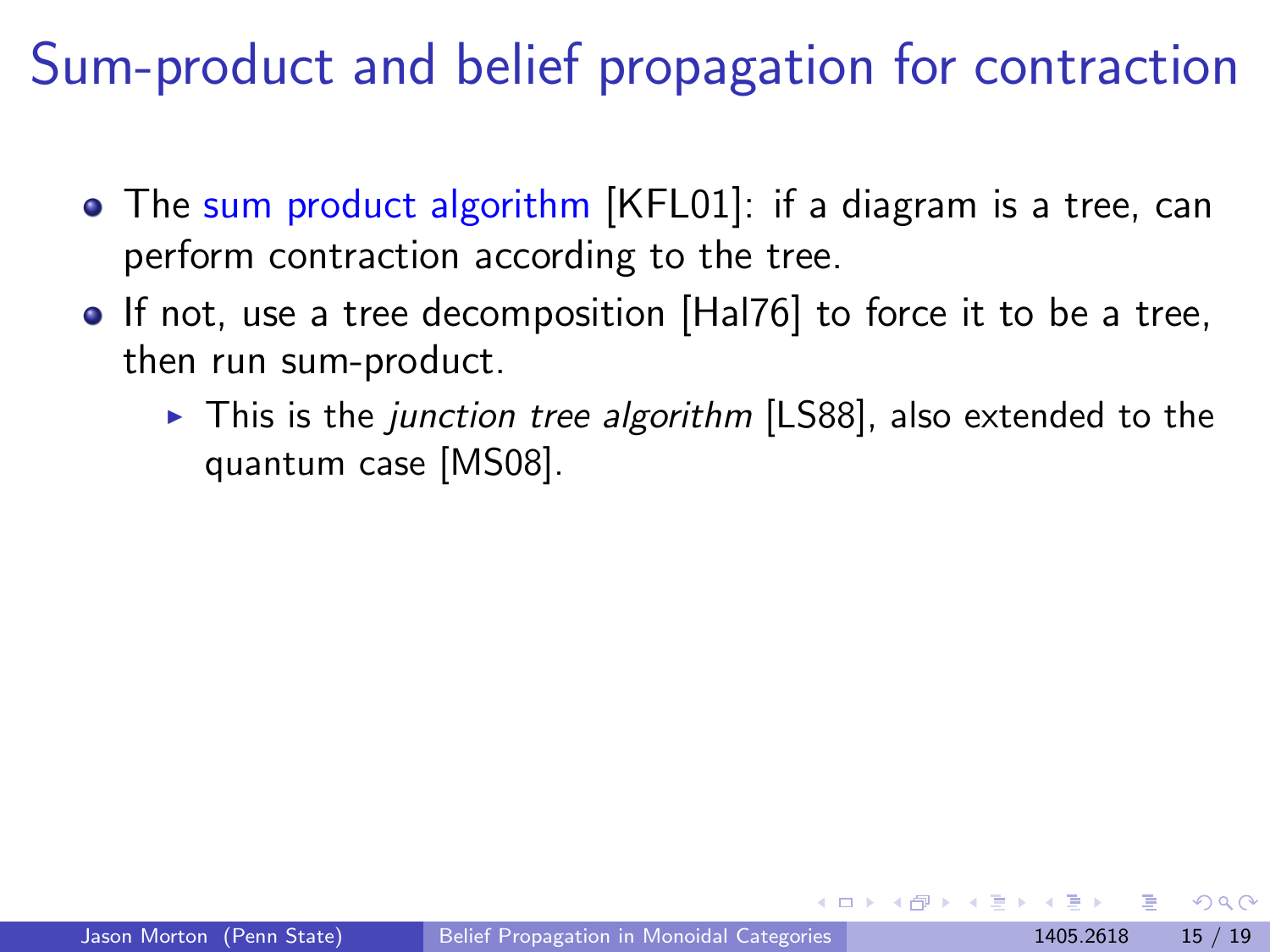# Sum-product and belief propagation for contraction

- The sum product algorithm [\[KFL01\]](#page-28-3): if a diagram is a tree, can perform contraction according to the tree.
- If not, use a tree decomposition [\[Hal76\]](#page-27-4) to force it to be a tree, then run sum-product.
	- $\triangleright$  This is the junction tree algorithm [\[LS88\]](#page-28-4), also extended to the quantum case [\[MS08\]](#page-29-3).
- Can improve on the abstract sum-product algorithm by using an optimized message-passing version, which among other benefits permits parallelization.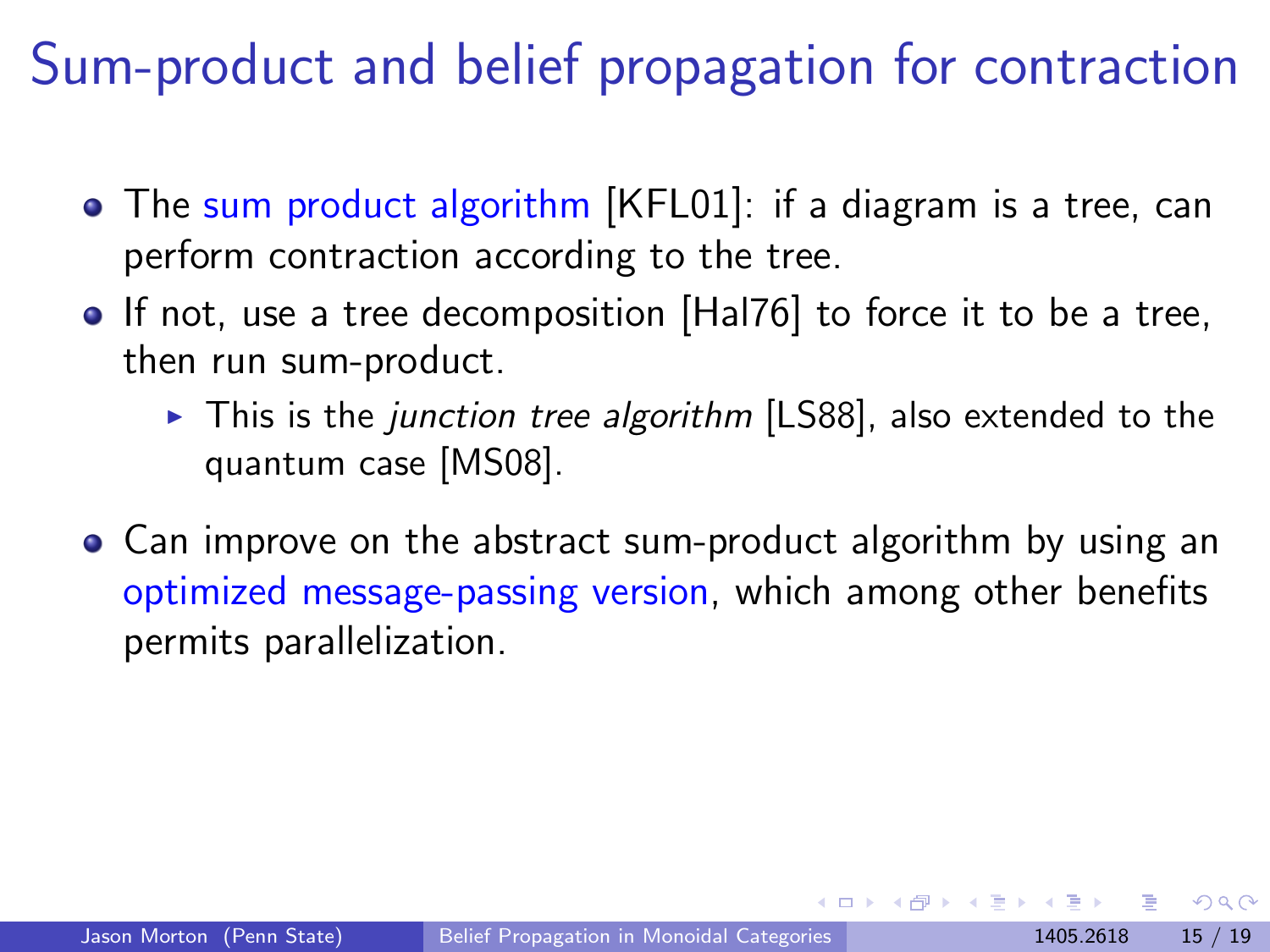# Sum-product and belief propagation for contraction

- The sum product algorithm [\[KFL01\]](#page-28-3): if a diagram is a tree, can perform contraction according to the tree.
- If not, use a tree decomposition [\[Hal76\]](#page-27-4) to force it to be a tree, then run sum-product.
	- $\triangleright$  This is the junction tree algorithm [\[LS88\]](#page-28-4), also extended to the quantum case [\[MS08\]](#page-29-3).
- Can improve on the abstract sum-product algorithm by using an optimized message-passing version, which among other benefits permits parallelization.

this is belief propagation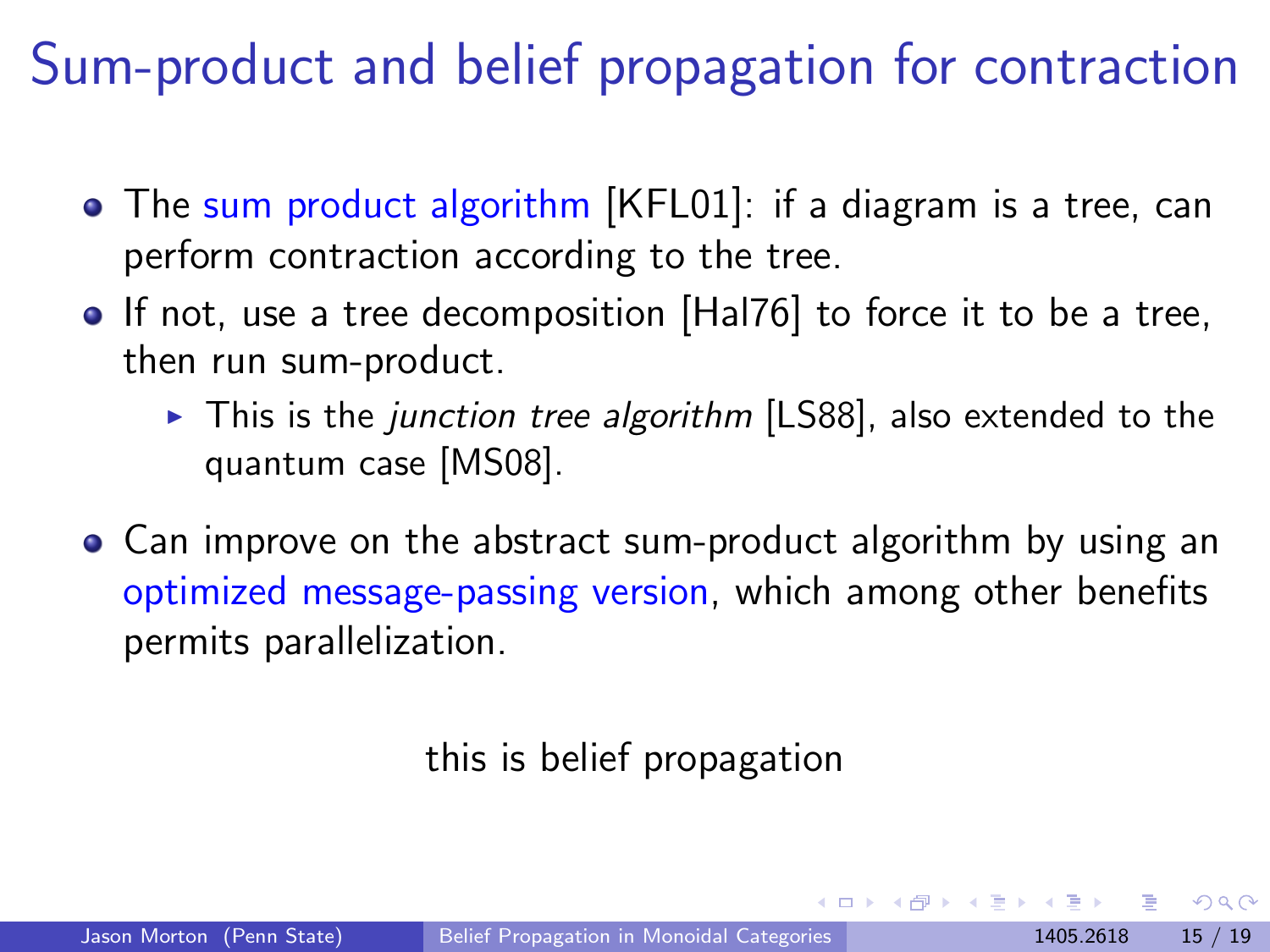# Belief propagation in factor graphs

- The algorithm operates on a *factor graph*, a bipartite graph with
	- $\triangleright$  one part discrete random variables  $v \in V$  and
	- one part factors  $u \in U$ .
- Each factor (potential) assigns a real number to each combination of states of the variables it is connected to.
- Multiplying factors and normalizing if needed gives a joint probability distribution.
- Belief propagation is a message passing algorithm.
	- $\triangleright$  Each message is a probability distribution over the states one variable v can take: a vector in the associated vector space  $V_{\nu}$ .
- Each factor  $f_U$  at node u is a tensor in  $\otimes_{V \in \text{nbhd}(u)} V_V$ , defines valence( $u$ ) reshaped linear maps

$$
f_{u,v}:\otimes_{i\in\mathsf{nbhd}(u)\setminus v}V_i\to V_v,
$$

one for each  $v \in \text{nbhd}(u)$ .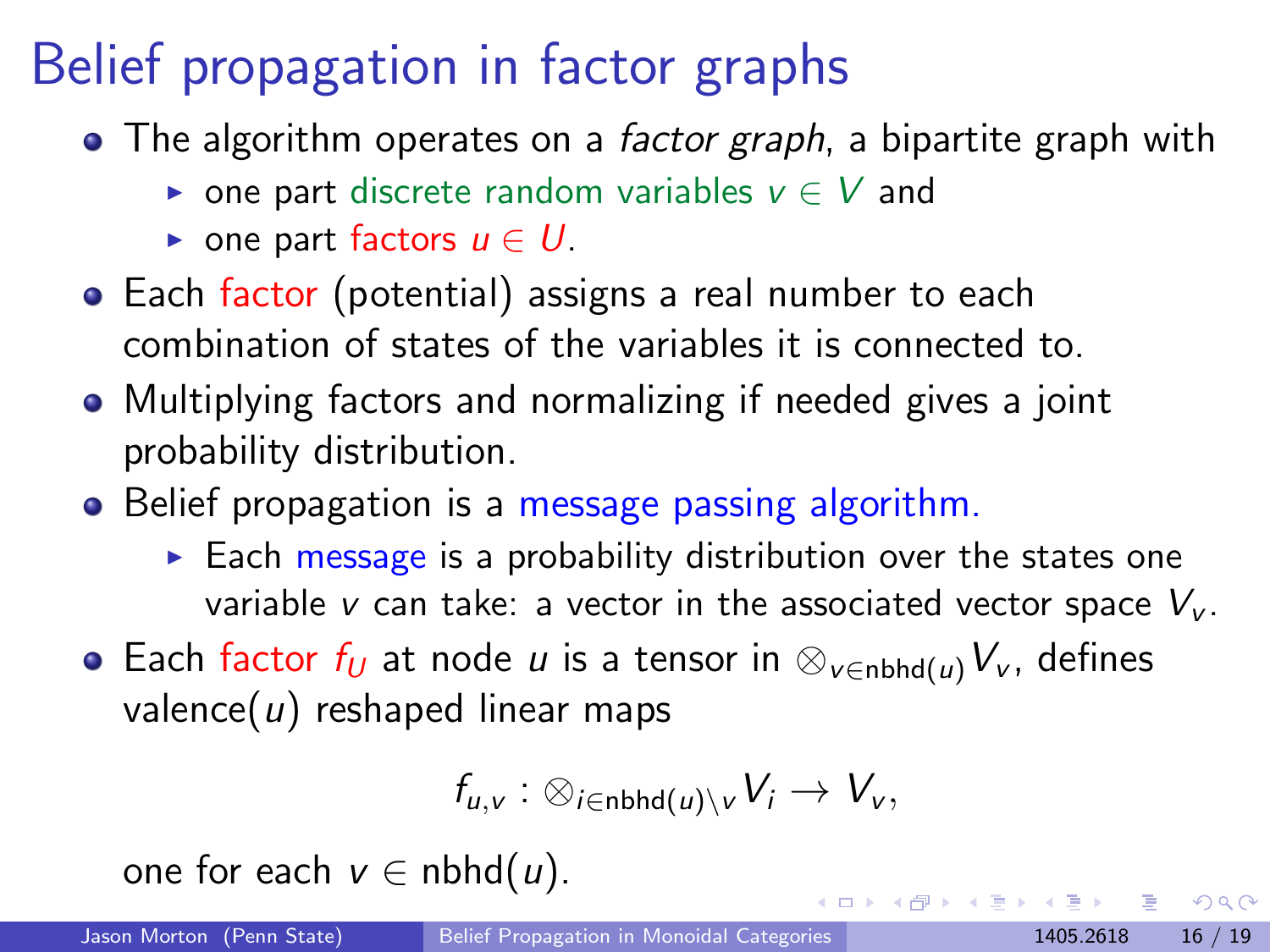#### Messages at variables.

- Compute the pointwise (Hadamard) product of the incoming messages, and output it as the outgoing message along e.
- In a probabilistic category, Hadamard product rescales so the out message is a probability distribution.
- If there are no incoming messages, output the uniform message.

#### Messages at factors.

- Compute the tensor product of the incoming messages,
- apply reshaped  $f_{u,v}$  :  $\otimes_{i\in\text{nbhd}(u)\setminus v}V_i\to V_v$ , and output the result as the outgoing message along the edge to  $v$ .

#### Resulting algorithm.

- BP equations describe fixed points of the update rules.
- Initial messages can be uniform distributions.
- **•** Tree factor graph: done in two "passes," leaves to root then root to leaves, updating messages only as they change.
- Belief propagation is exact on trees

<span id="page-24-0"></span> $QQ$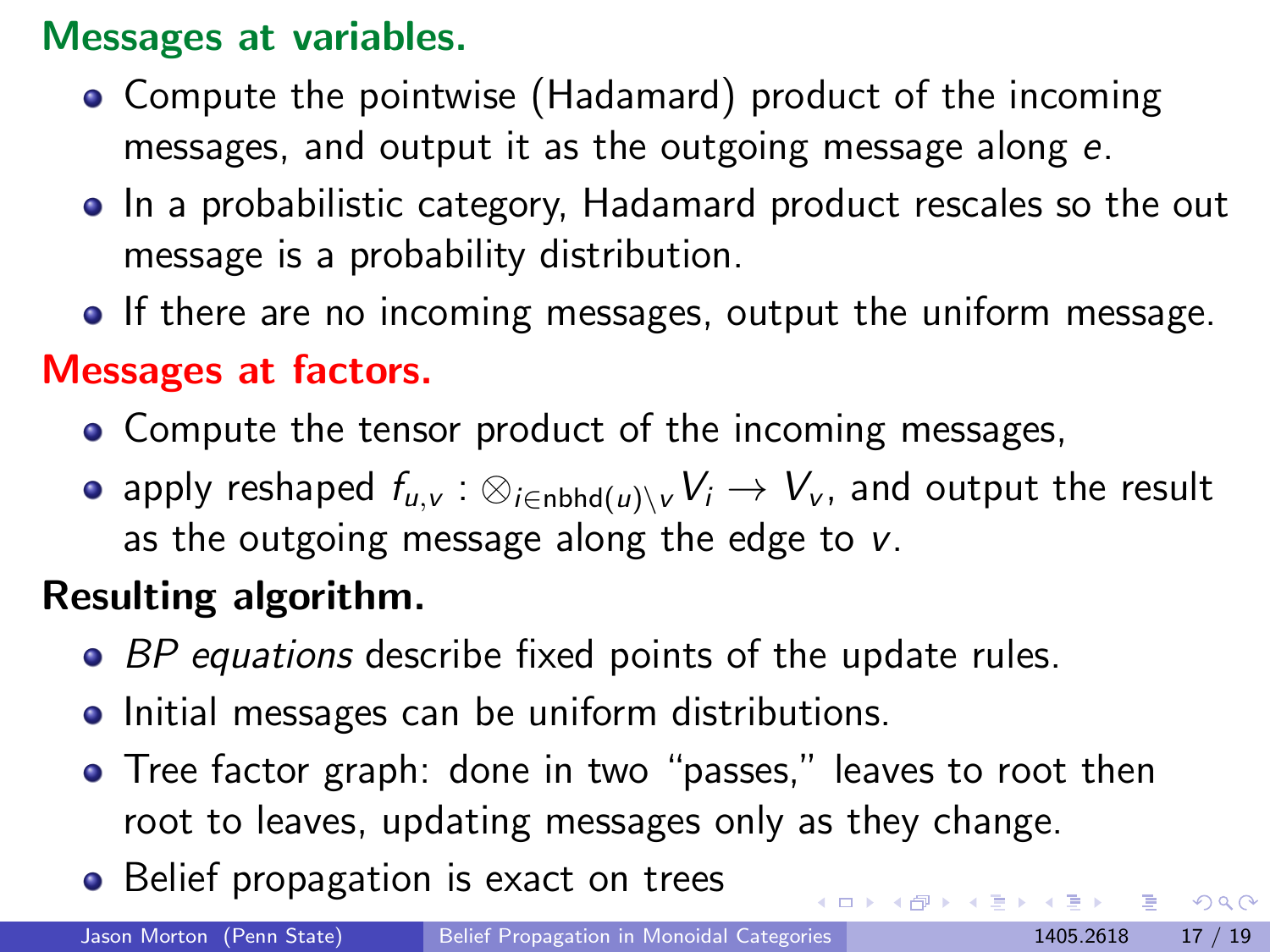#### Messages at spiders.

- Apply the reshaped spider to incoming messages, and output the result as the outgoing message.
- If there are no incoming messages, treat the spider as a Frobenius unit.

#### Messages at "factor" morphisms.

- Compute the monoidal product of the incoming messages,
- $\bullet$  apply the reshaped f,
- output the result as the outgoing message.

#### Resulting algorithm.

- System of BP equations are equalities of *I*-valued points describing the fixed points of the update rules.
- Initial messages can be chosen to be units at the spiders.
- Nice behavior on trees preserved

A spider is just a special kind of morphism. To get the general **bipartite** version, replace the message procedure at spiders with another copy of the factor message procedur[e.](#page-24-0)

 $QQ$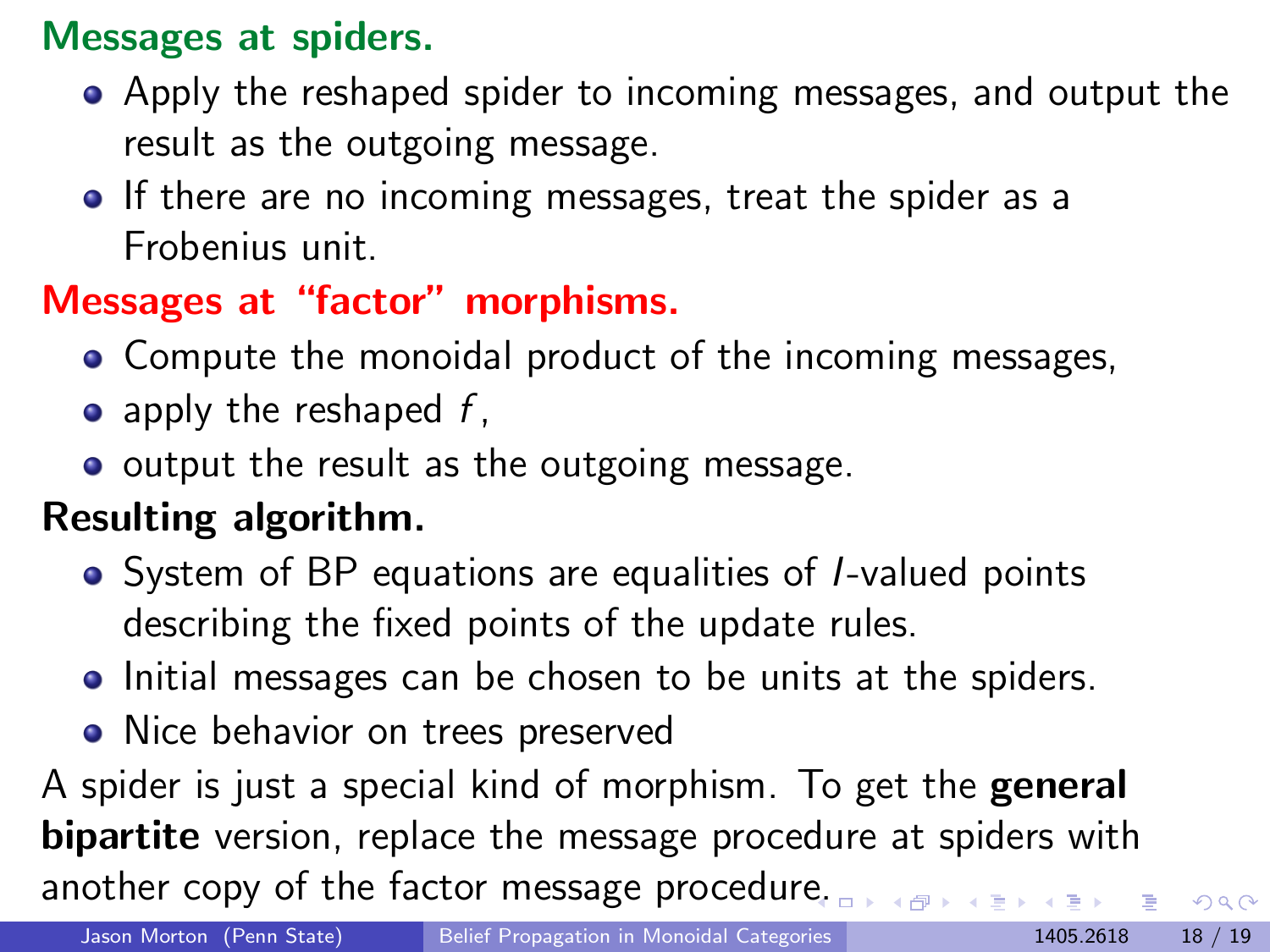## To solve a problem, just reduce to category theory

- **Goal:** general tools that work for any category with suitable properties
	- $\triangleright$  specialize automatically by giving a monoidal category interface
- Rapidly expanding universe of applied problems given categorical interpretations
	- $\triangleright$  a problem-solving abstraction with the potential to be as useful as convex programming or numerical linear algebra.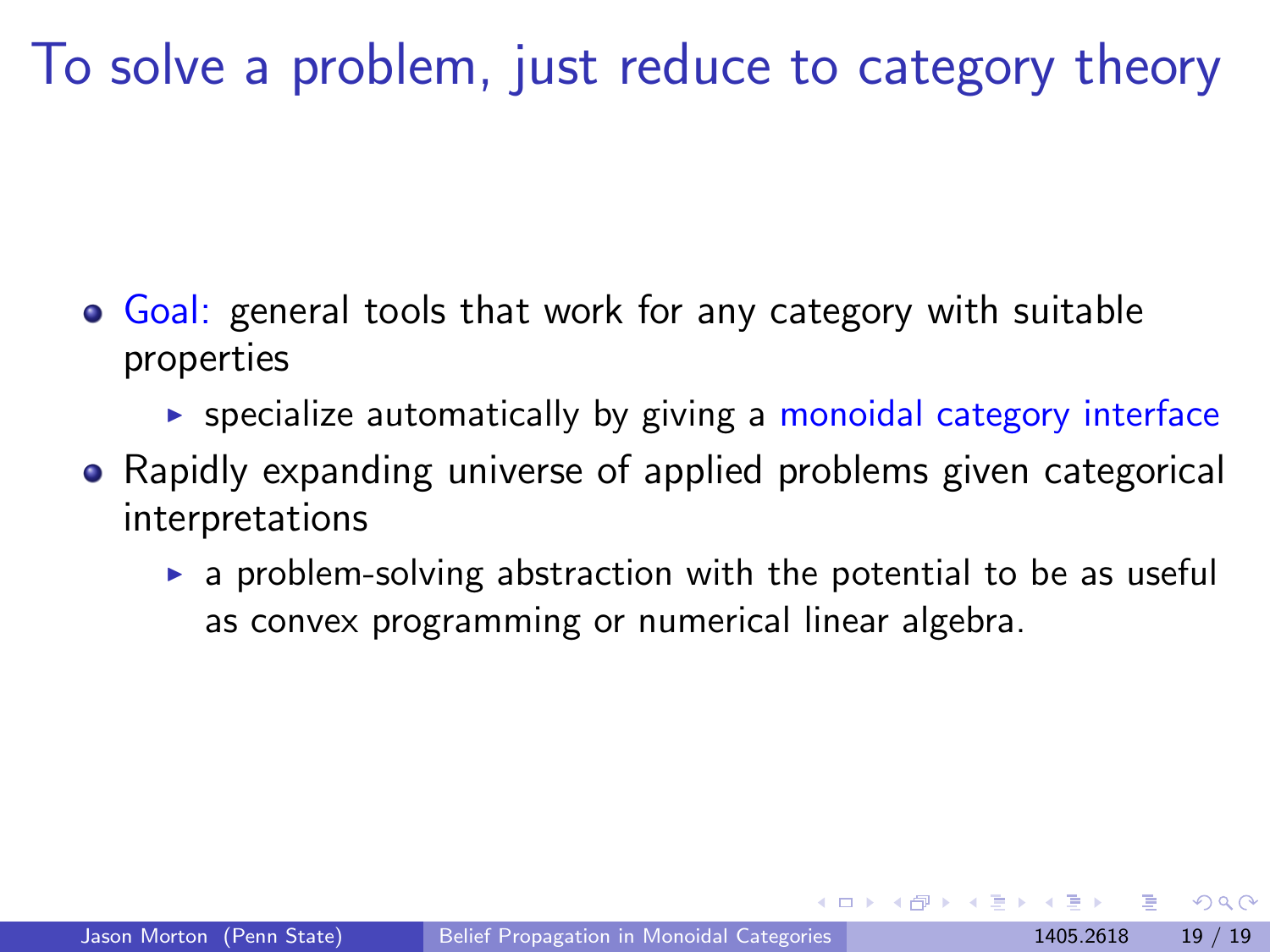- Bob Coecke and Ross Duncan, Interacting quantum observables: categorical algebra and diagrammatics, New Journal of Physics 13 (2011), no. 4, 043016.
- <span id="page-27-3"></span>**B.** Coecke, D. Pavlovic, and J. Vicary, A new description of orthogonal bases, Mathematical Structures in Computer Science 13 (2008), no. 1.
- <span id="page-27-1"></span>**Lucas Dixon and Aleks Kissinger, Open-graphs and monoidal** theories, Mathematical Structures in Computer Science 23 (2013), no. 02, 308–359.
- <span id="page-27-4"></span>Rudolf Halin, S-functions for graphs, Journal of Geometry 8 (1976), no. 1-2, 171–186.
- <span id="page-27-2"></span><span id="page-27-0"></span>Masahito Hasegawa, Martin Hofmann, and Gordon Plotkin, 譶 Finite dimensional vector spaces are complete for traced symmetric monoidal categories, Pillars of computer science, Springer, 2008, pp. 367–385.

 $\Omega$ 

**K ロ ト K 何 ト K ヨ ト K**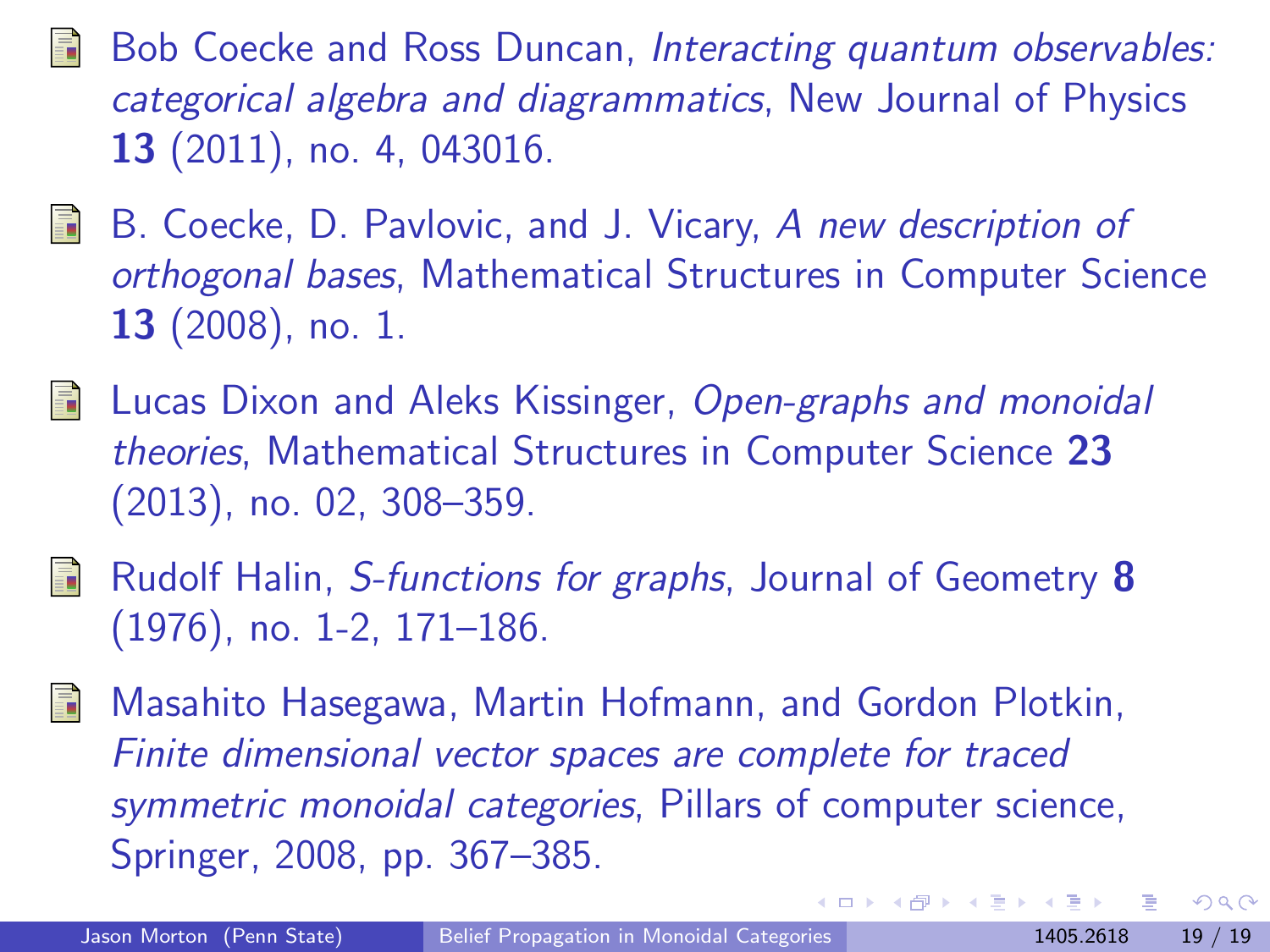- <span id="page-28-3"></span>**A.** Joyal and R. Street, The geometry of tensor calculus. I, Advances in Mathematics 88 (1991), no. 1, 55–112.
	- Frank R Kschischang, Brendan J Frey, and H-A Loeliger, Factor graphs and the sum-product algorithm, Information Theory, IEEE Transactions on 47 (2001), no. 2, 498–519.
- <span id="page-28-1"></span>**Aleks Kissinger, Pictures of processes: Automated graph** rewriting for monoidal categories and applications to quantum computing, arXiv preprint arXiv:1203.0202 (2012).
- <span id="page-28-4"></span>Steffen L Lauritzen and David J Spiegelhalter, Local computations with probabilities on graphical structures and their application to expert systems, Journal of the Royal Statistical Society. Series B (Methodological) (1988), 157–224.
- <span id="page-28-2"></span><span id="page-28-0"></span>**E** Eugene M Luks, Isomorphism of graphs of bounded valence can be tested in polynomial time, Journal of Computer and System Sciences **25** (1982), no. 1, 42–65.

 $\Omega$ 

**K ロ ト K 何 ト K ヨ ト K**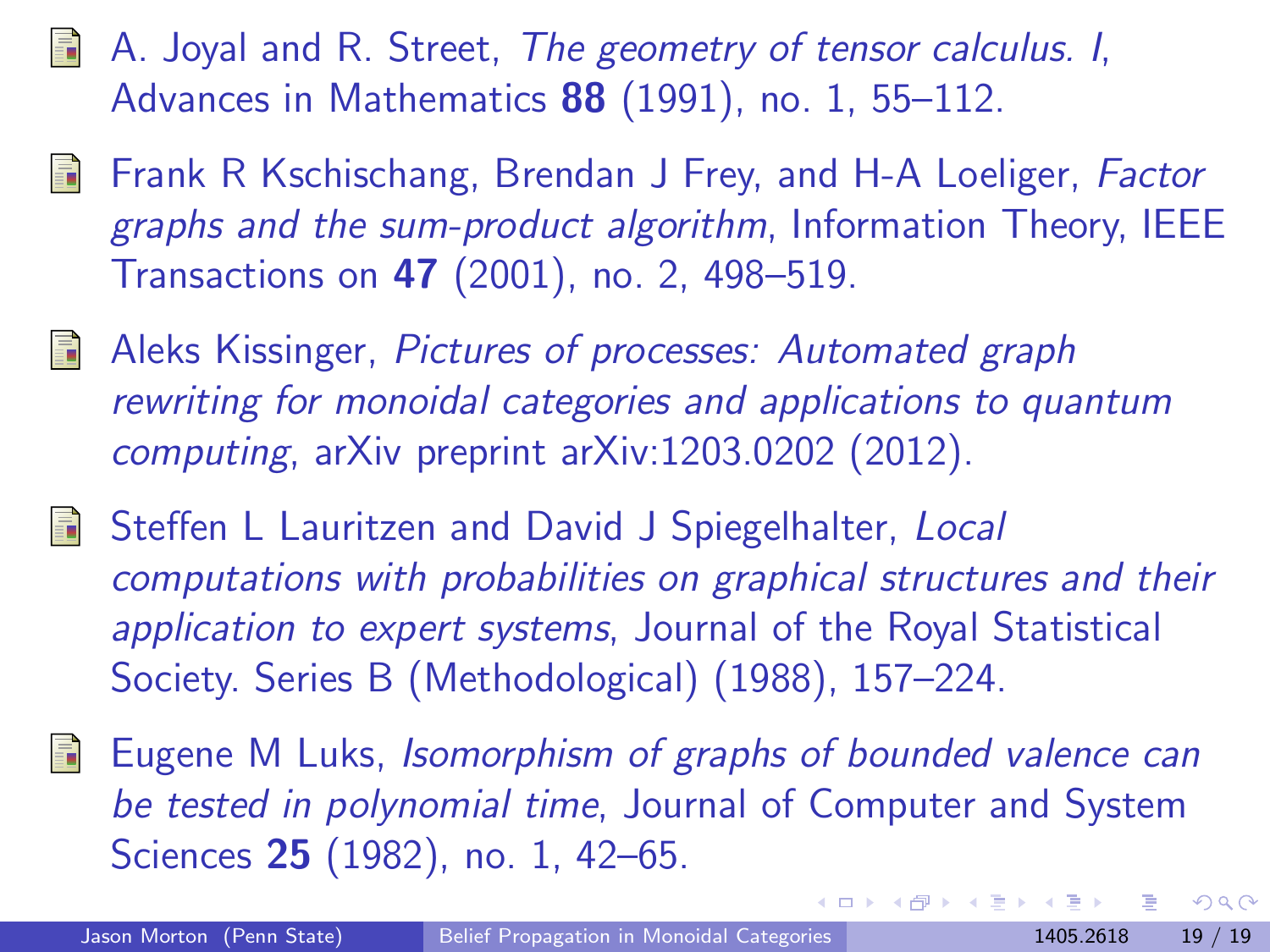- **Samuel Mimram, Towards 3-dimensional rewriting theory,** [http://www.pps.univ-paris-diderot.fr/~smimram/docs/](http://www.pps.univ-paris-diderot.fr/~smimram/docs/mimram_3drt.pdf) [mimram\\_3drt.pdf](http://www.pps.univ-paris-diderot.fr/~smimram/docs/mimram_3drt.pdf), 2014.
- <span id="page-29-3"></span>**I** Igor L Markov and Yaoyun Shi, Simulating quantum computation by contracting tensor networks, SIAM Journal on Computing 38 (2008), no. 3, 963–981.
- <span id="page-29-0"></span>**Jason Morton and Jacob Turner, Generalized counting constraint** satisfaction problems with determinantal circuits, arXiv preprint arXiv:1302.1932, to appear in Linear Algebra and its Applications (2013).
- Judea Pearl, Reverend bayes on inference engines: A distributed hierarchical approach, AAAI, 1982, pp. 133–136.
- <span id="page-29-2"></span><span id="page-29-1"></span>P. Selinger, A survey of graphical languages for monoidal categories, New Structures for Physics (2009), 275–337.

 $\Omega$ 

∢ ロ ▶ ( x 伊 ▶ ( ( 后 ) ( ( 后 )